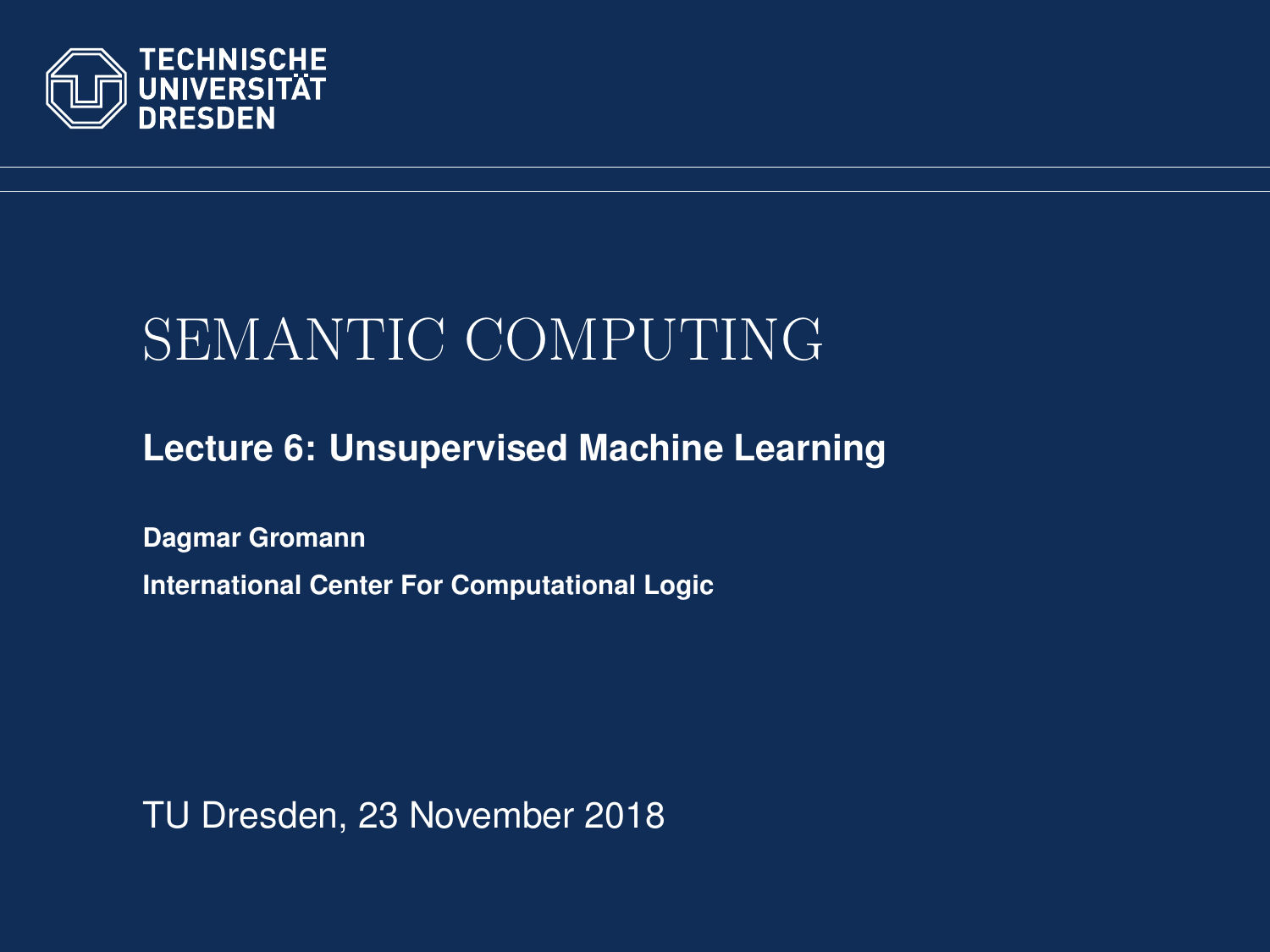

#### **Overview**

- Unsupervised Machine Learning overview
- Association Rules
- Hierarchical Clustering
- K-means
- Spectral Clustering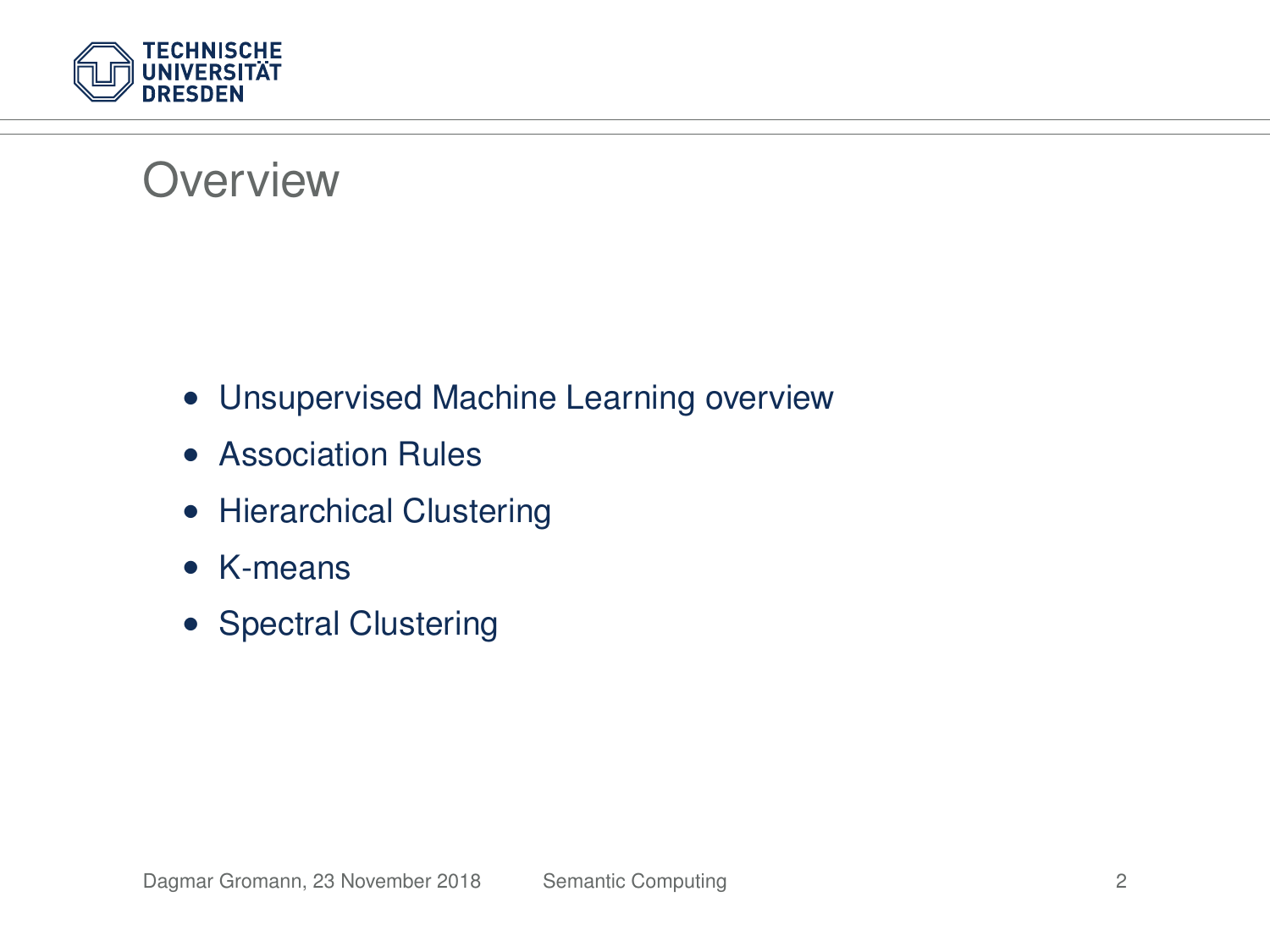

# Unsupervised Machine Learning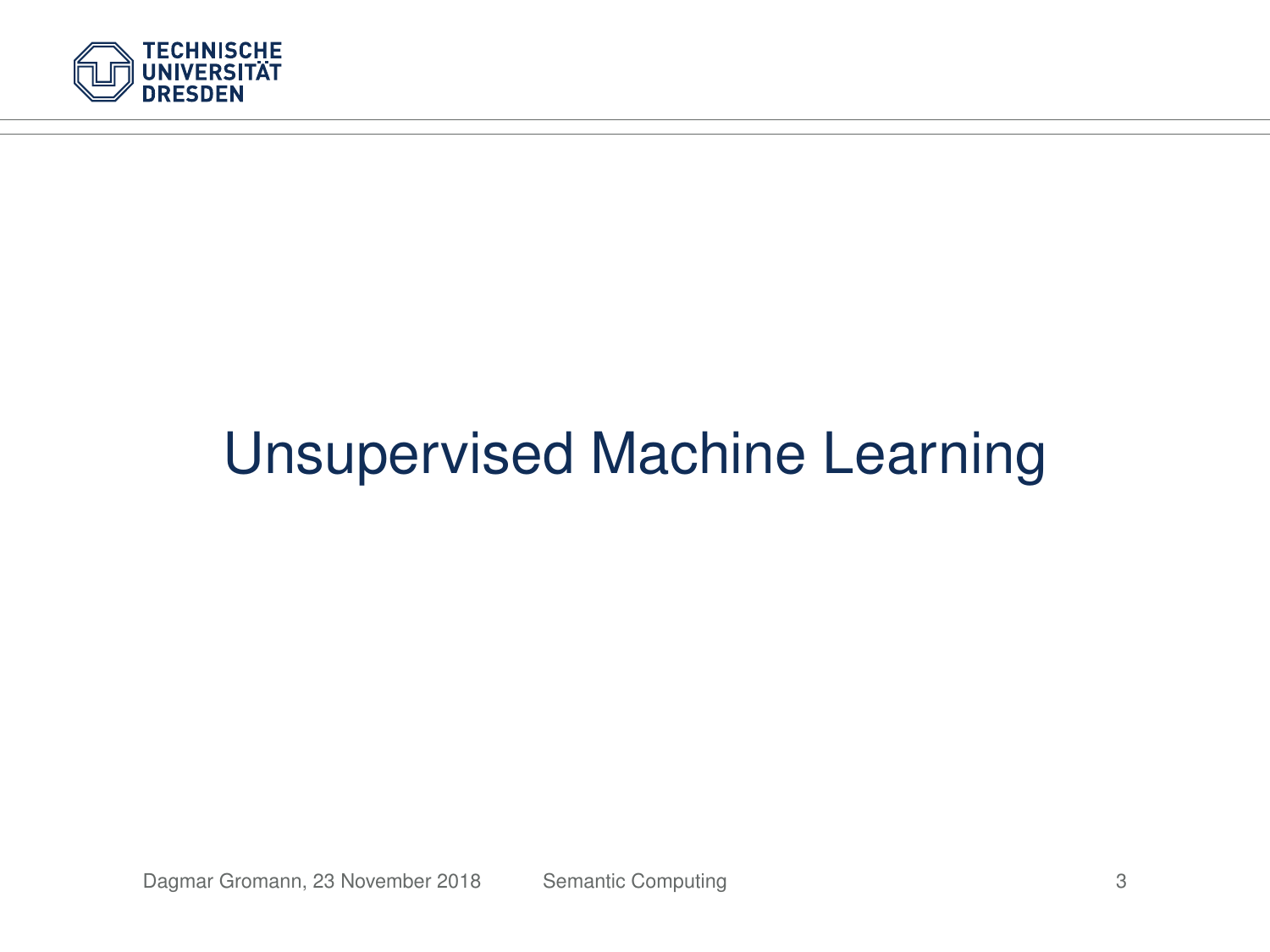

## Definition: Unsupervised Machine Learning

#### **Definition**

Unsupervised machine learning is a set of algorithms that attempt to **directly infer the distributional properties of input data (X)** without the availability of corresponding output variables, that is, no correct answer or degree of error for each observation is available.

#### **Challenge**

Since there is no direct measure of success with such algorithms, it is **difficult to estimate the validity of the inferences drawn** from the output. In other words, the effectiveness of the algorithm is difficult to verify directly (as we can with supervised methods).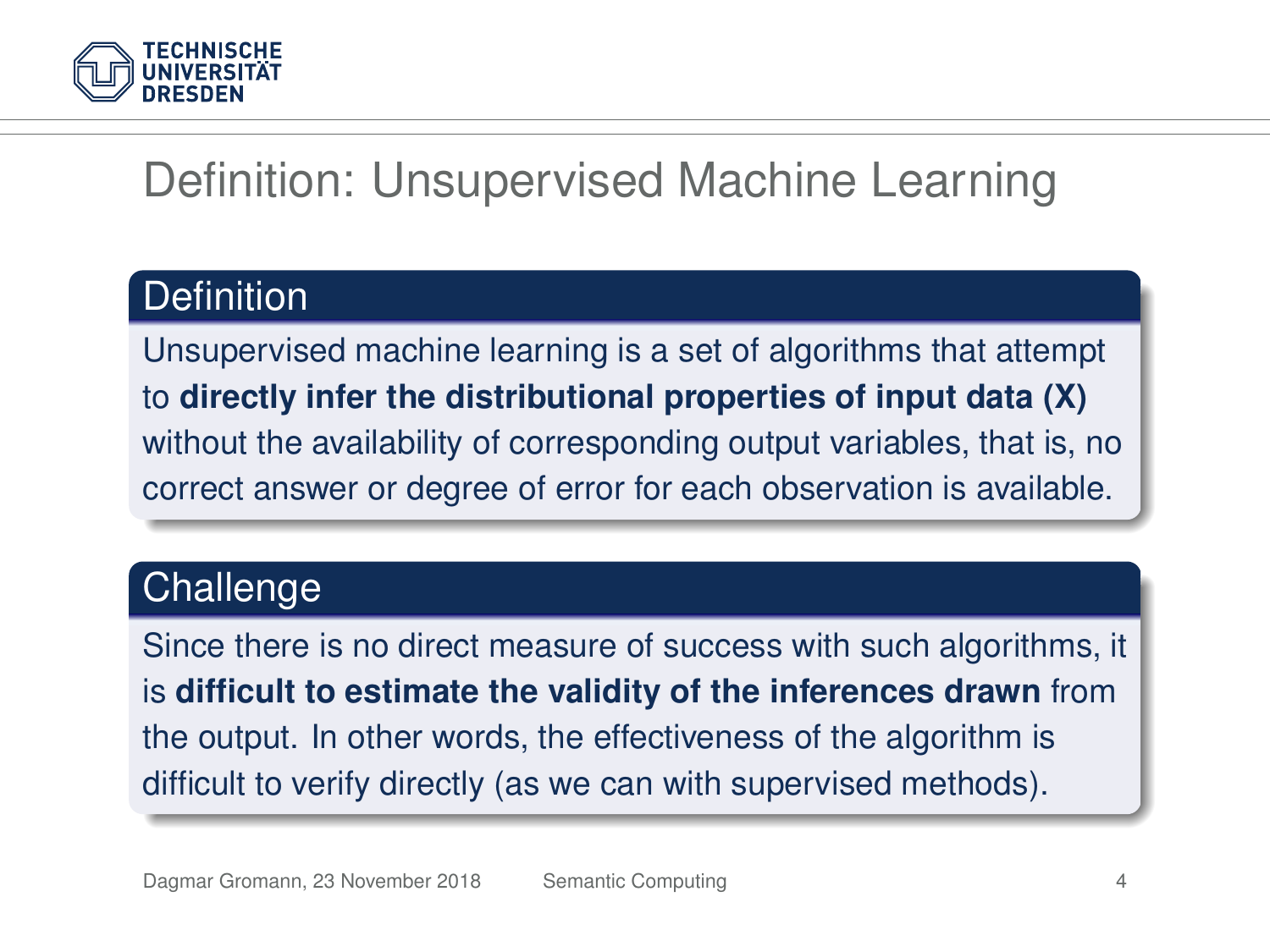

## Common Unsupervised Learning Problems

- **Clustering:** problem of attempting to find the natural partitions of patterns in the data (also called "data segmentation" or "instance-based learning")
- **Association**: problem of discovering association rules that describe large proportions of the data or in other words discover simple rules that describe regions of high density, e.g. people that buy potatoes and onions tend to buy hamburger meat ("market basket" analysis)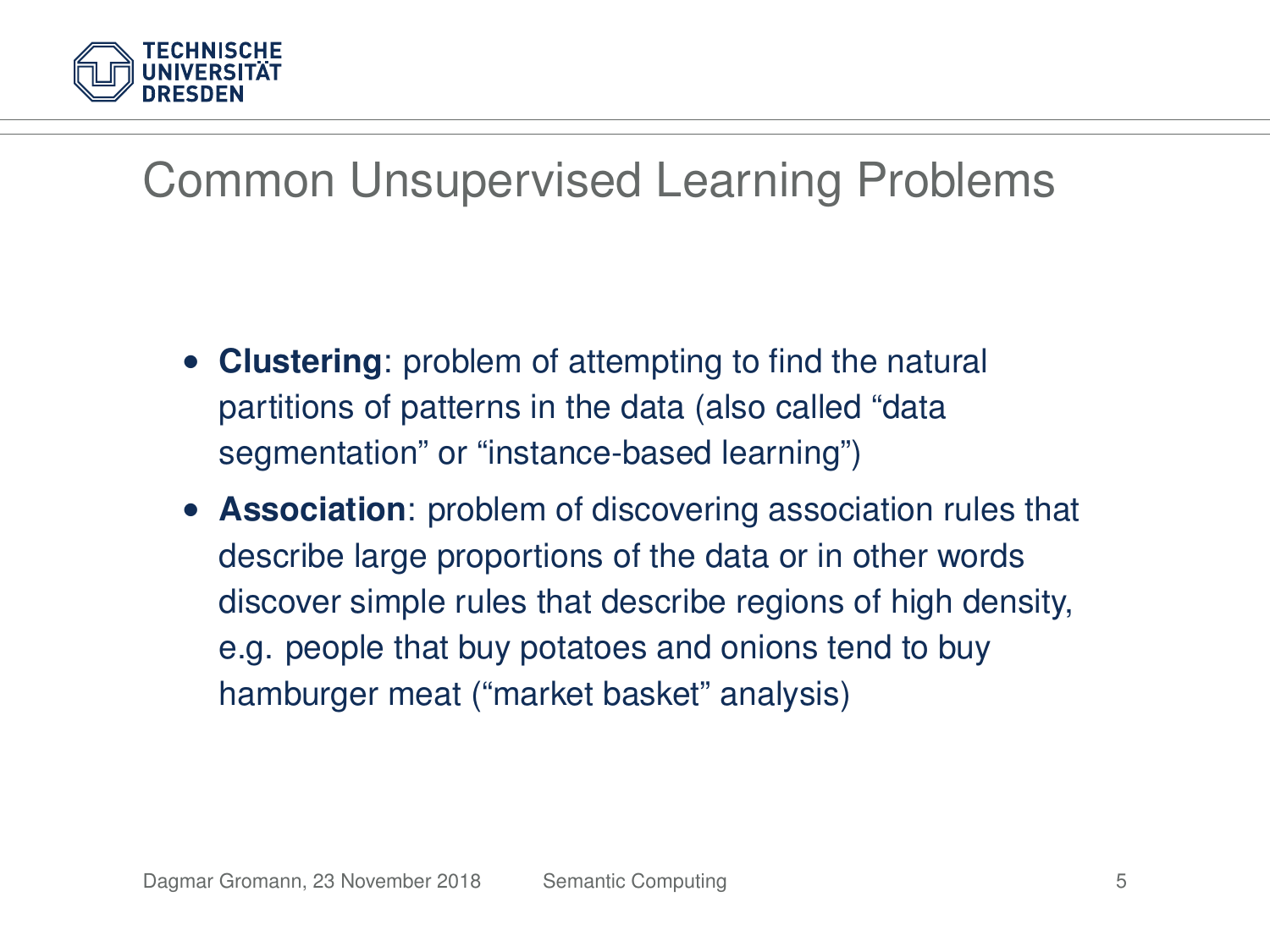

# Association Rules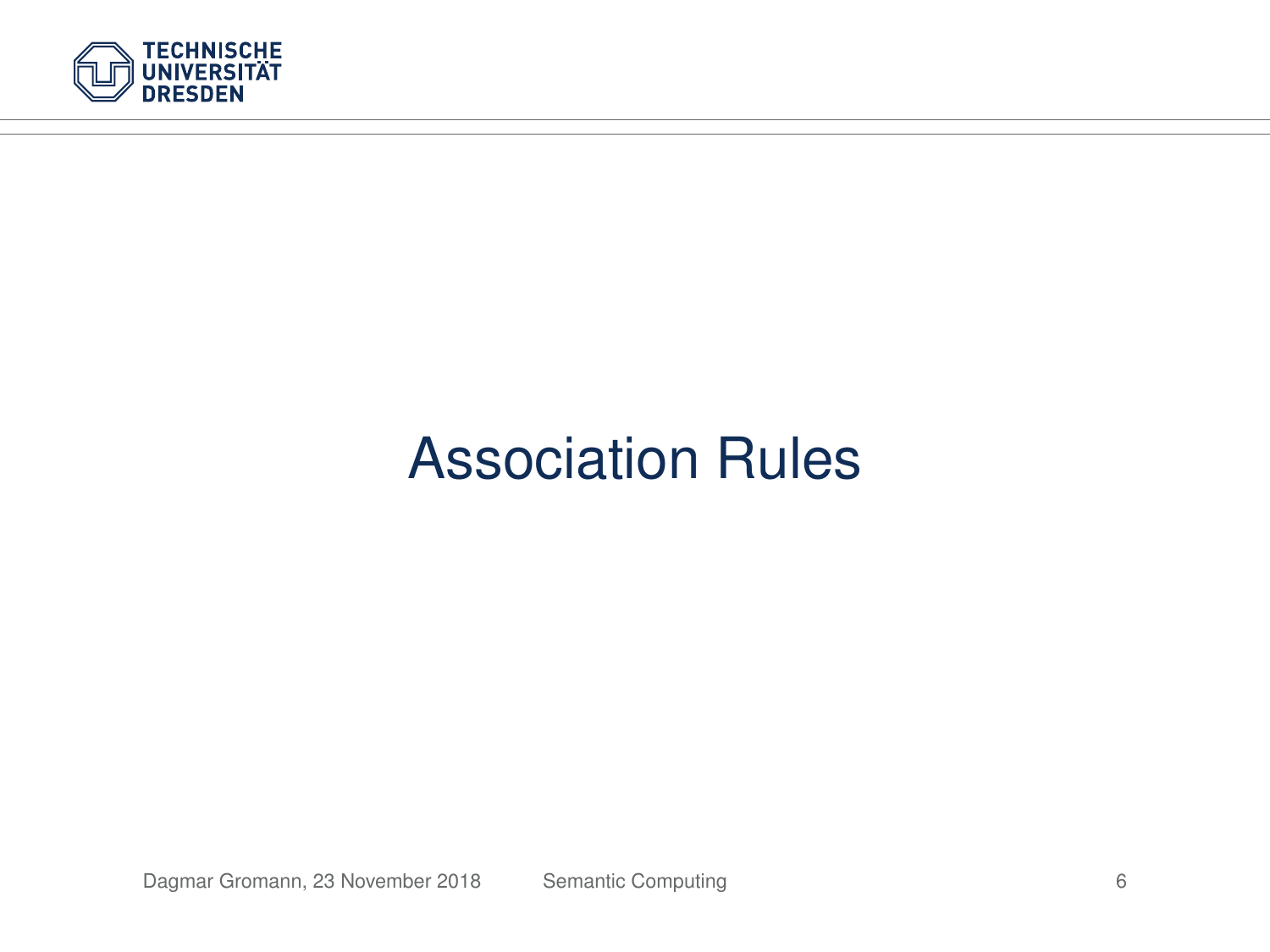

# Association Rule Mining

#### Goal

The goal is to find rules using the following concepts:

- coverage = number of instances that are predicted correctly
- accuracy = coverage expressed as proportion of the number of instances to which the rule applies
- item = attribute-value pairs, such as *outlook* = *sunny*
- item sets = attribute-value pairs with a prespecified minimum coverage

#### Two major steps for generating rules:

**1** generating item sets with the specified minimum coverage

2 determining the rules with the specified minimum accuracy for each item set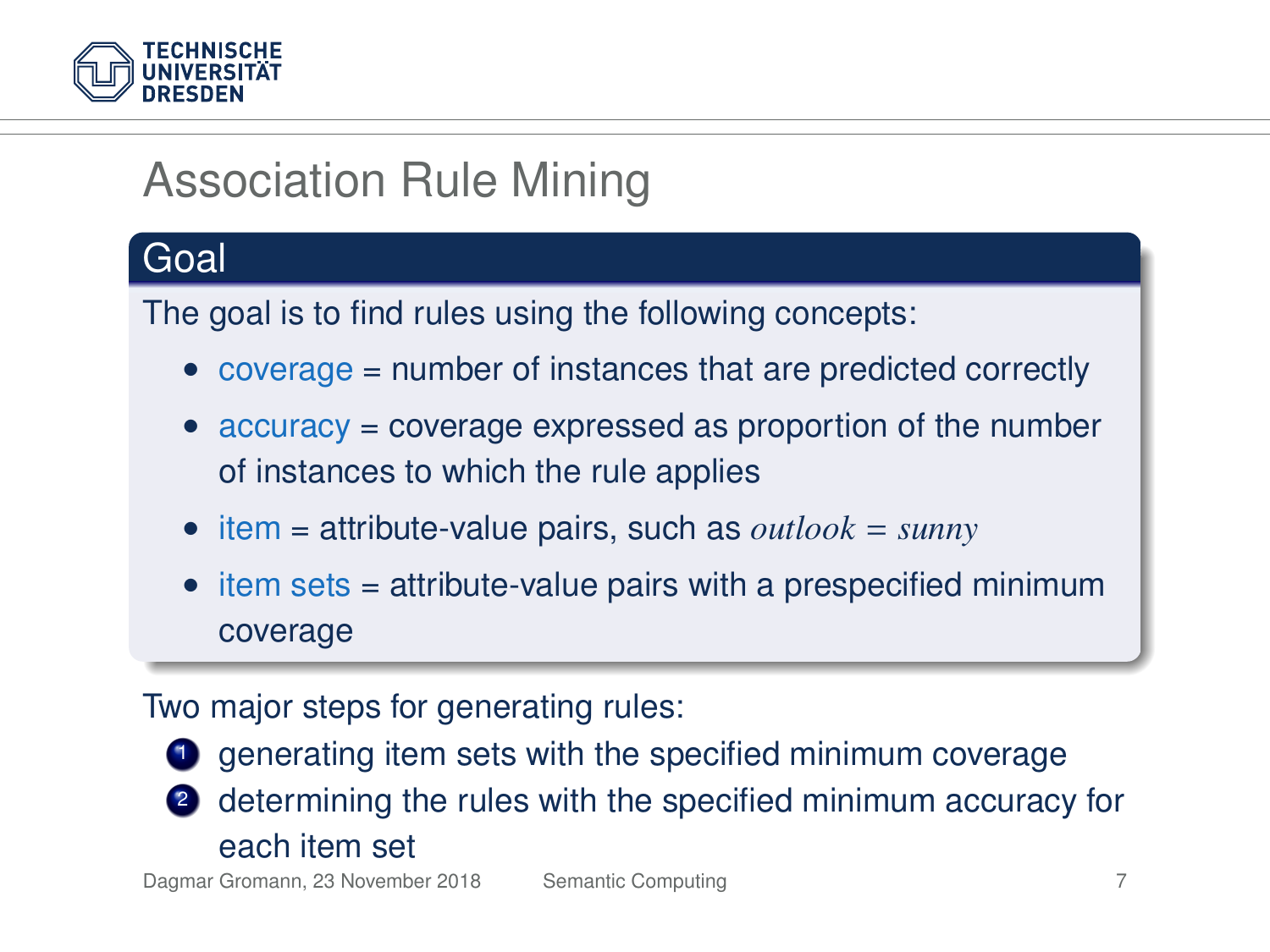

### Step 1: Generating Item Sets

- <sup>1</sup> generate all one-item sets with the given minimum coverage
- <sup>2</sup> denerate candidate two-item sets based on the one-item sets
- <sup>3</sup> continue "Second" for all further item sets
- <sup>4</sup> Candidate sets with less than minimum coverage are removed from the storage, e.g. hash table

Given five three-item sets (*ABC*), (*ABD*), (*ACD*), (*ACE*), (*BCD*) where  $A: outlook = sunny$  for the weather then: (*ABCD*) is the union of the first two sets and is a candidate four-item set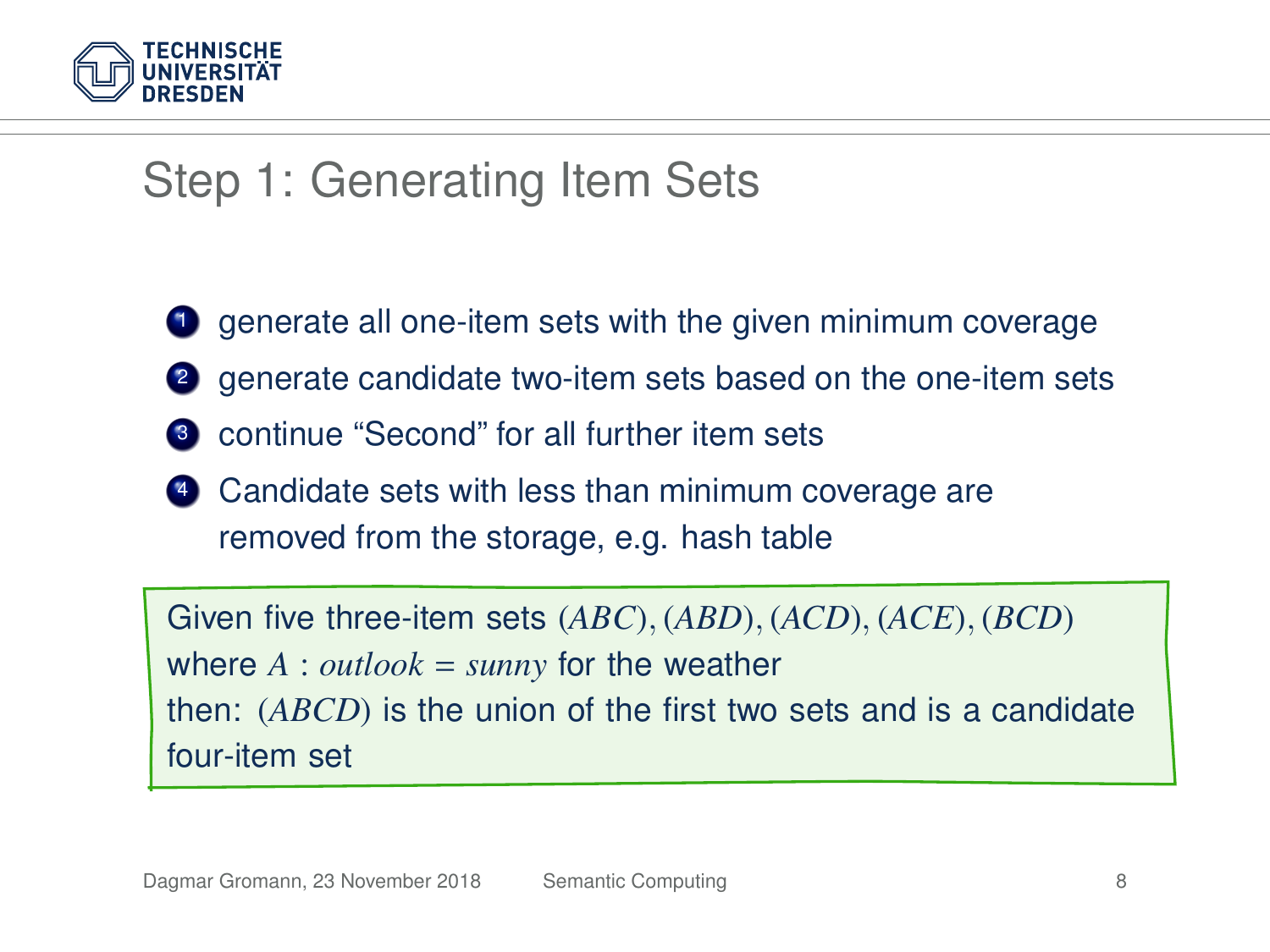

Example Data Set

| EXAIIIDIE DAIA OEI |                         |                                              |                                                               |                                                                                    |  |  |  |  |
|--------------------|-------------------------|----------------------------------------------|---------------------------------------------------------------|------------------------------------------------------------------------------------|--|--|--|--|
|                    | One-item sets           | Two-item sets                                | Three-item sets                                               | Four-item sets                                                                     |  |  |  |  |
|                    | outlook = sunny $(5)$   | $outlook = sunny$<br>temperature = $mild(2)$ | $outlook = sunny$<br>$temperature = hot$<br>$humidity = high$ | $outlook = sunny$<br>$temperature = hot$<br>$humidity = high$<br>$play = no(2)$    |  |  |  |  |
| <br>3              | outlook = $rainy(5)$    | $outlook = sunny$<br>humidity = normal $(2)$ | $outlook = sunny$<br>$temperature = hot$<br>$play = yes (2)$  | $outlook = overcast$<br>$temperature = hot$<br>$windv = false$<br>$play = yes (2)$ |  |  |  |  |
| <br>6              | temperature = hot $(4)$ | $outlook = sunny$<br>windy = $false(3)$      | $outlook = sunny$<br>$windy = false$<br>$play = no(2)$        | $temperature = cool$<br>$humidity = normal$<br>$windy = false$<br>$play = yes (2)$ |  |  |  |  |

#### Table: Decision on playing tennis given a certain weather

Source: Witten, I. H., Frank, E., Hall, M. A., and Pal, C. J. (2016). Data Mining: Practical machine learning tools and techniques. Morgan Kaufmann. Dagmar Gromann, 23 November 2018 [Semantic Computing](#page-0-0) 9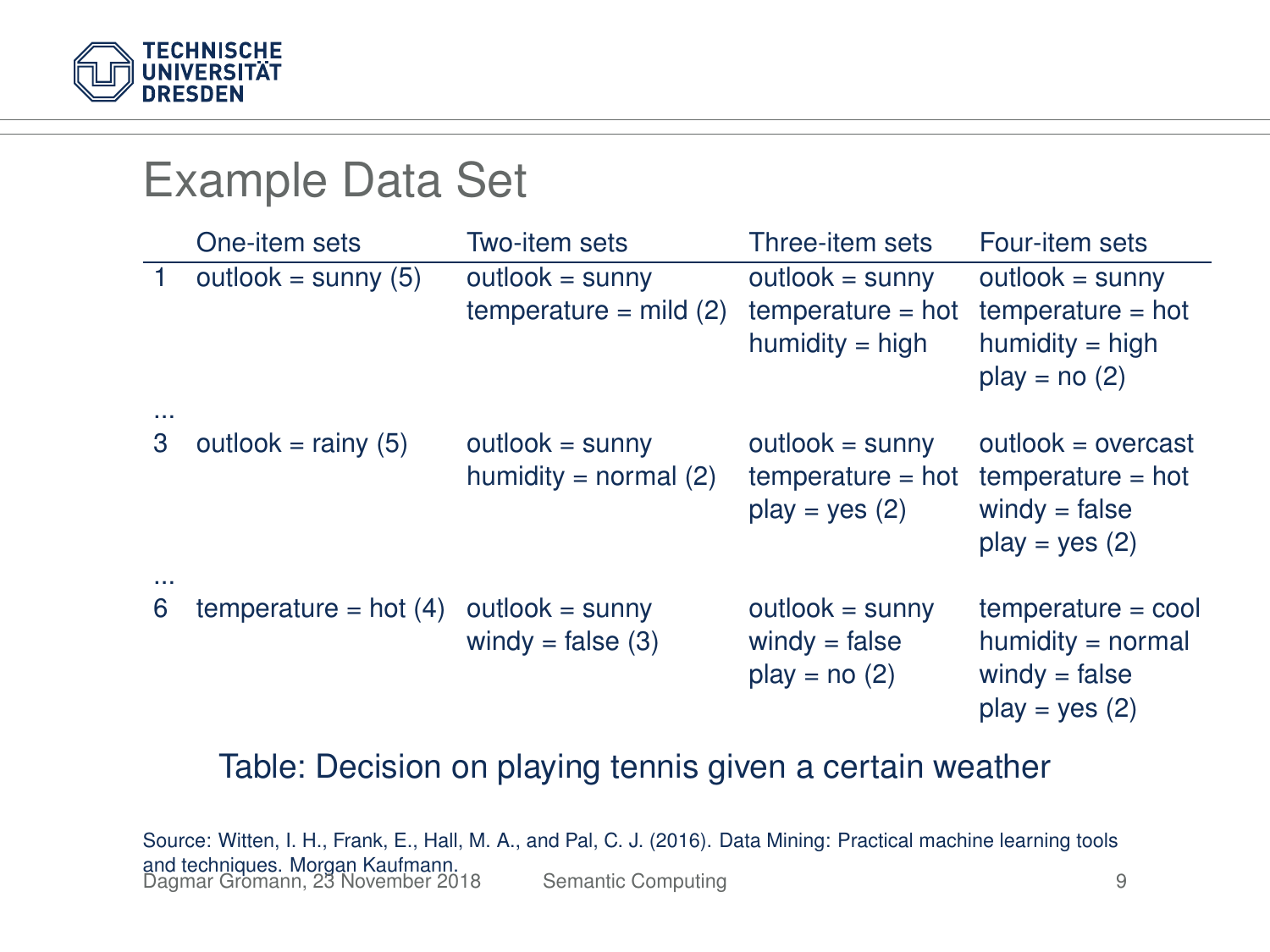

## Step 2: Generating Rules

Generate rules for each item set based on the specified minimum accuracy. Some basics to speed up computation:

#### Idea

If we have two items in the antecedent (left side) and two items in the consequent (right side), this double-consequent rule holds with the given minimum coverage and accuracy, then both single consequent rules from the same item set must also hold.

Double-consequent rule: If windy = false and play = no then outlook = sunny and humidity = high Single-consequent rules: If humidity = high and windy = false and play = no then outlook = sunny If outlook = sunny and windy = false and play = no then humidity = high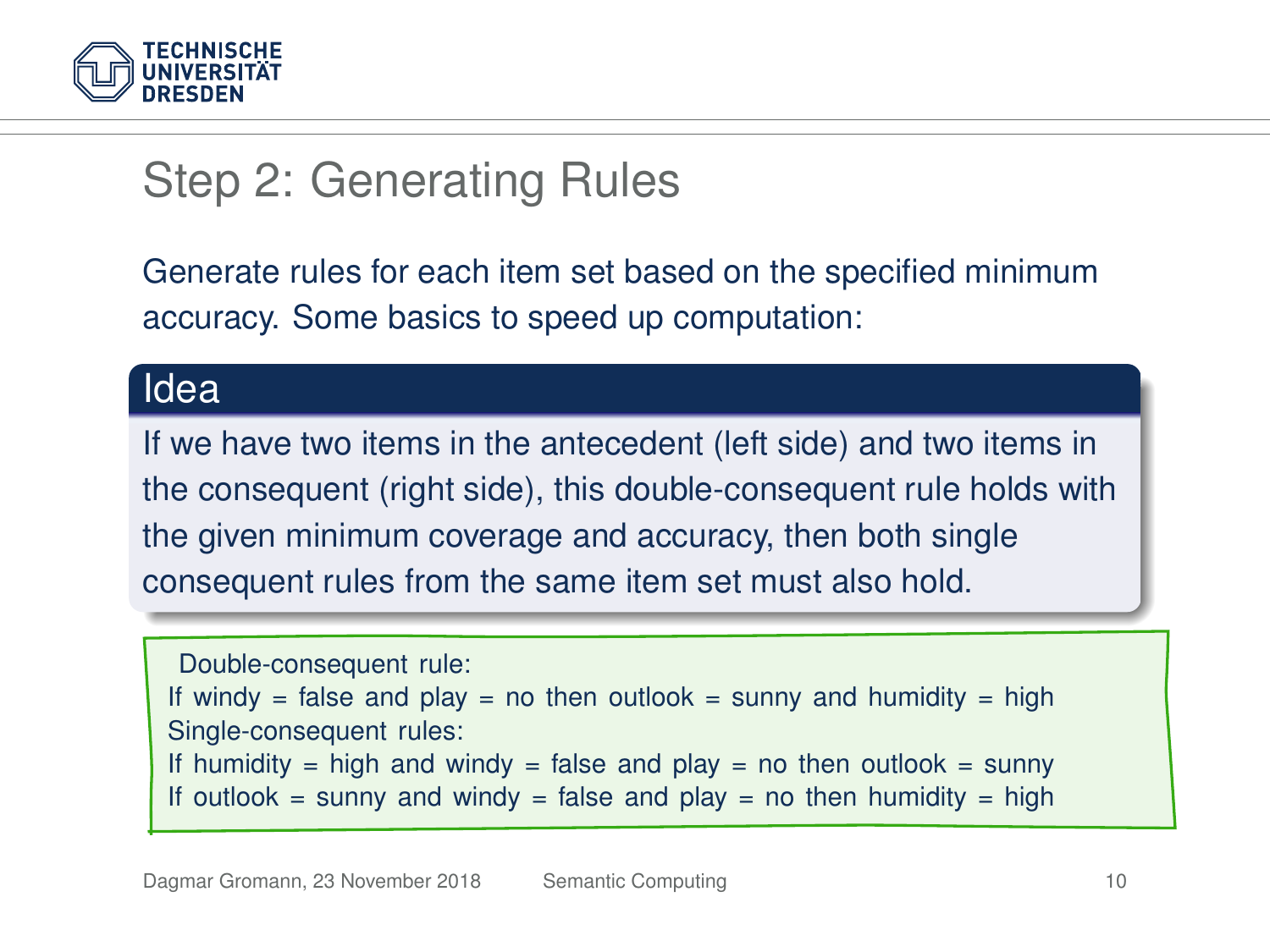

#### Example Association Rules

After item sets with the predefined coverage have been specified, they are turned into association rules with a predefined minimum accuracy.

Some item sets produce several rules, others produce none. For instance, the item set humidy = normal, windy = false, play = yes can produce the following rules:

| <b>Association Rule</b>                                  | Coverage Accuracy |      |
|----------------------------------------------------------|-------------------|------|
| 1 If humidity = normal and windy = false and play = yes  | 4/4               | 100% |
| 2 If humidity = normal and play = yes then windy = false | 4/6               | 67%  |
| 3 If windy = false and play = yes then humidity = normal | 4/6               | 67%  |
| 4 If humidity = normal then windy = false and play = yes | 4/7               | 57%  |
|                                                          |                   |      |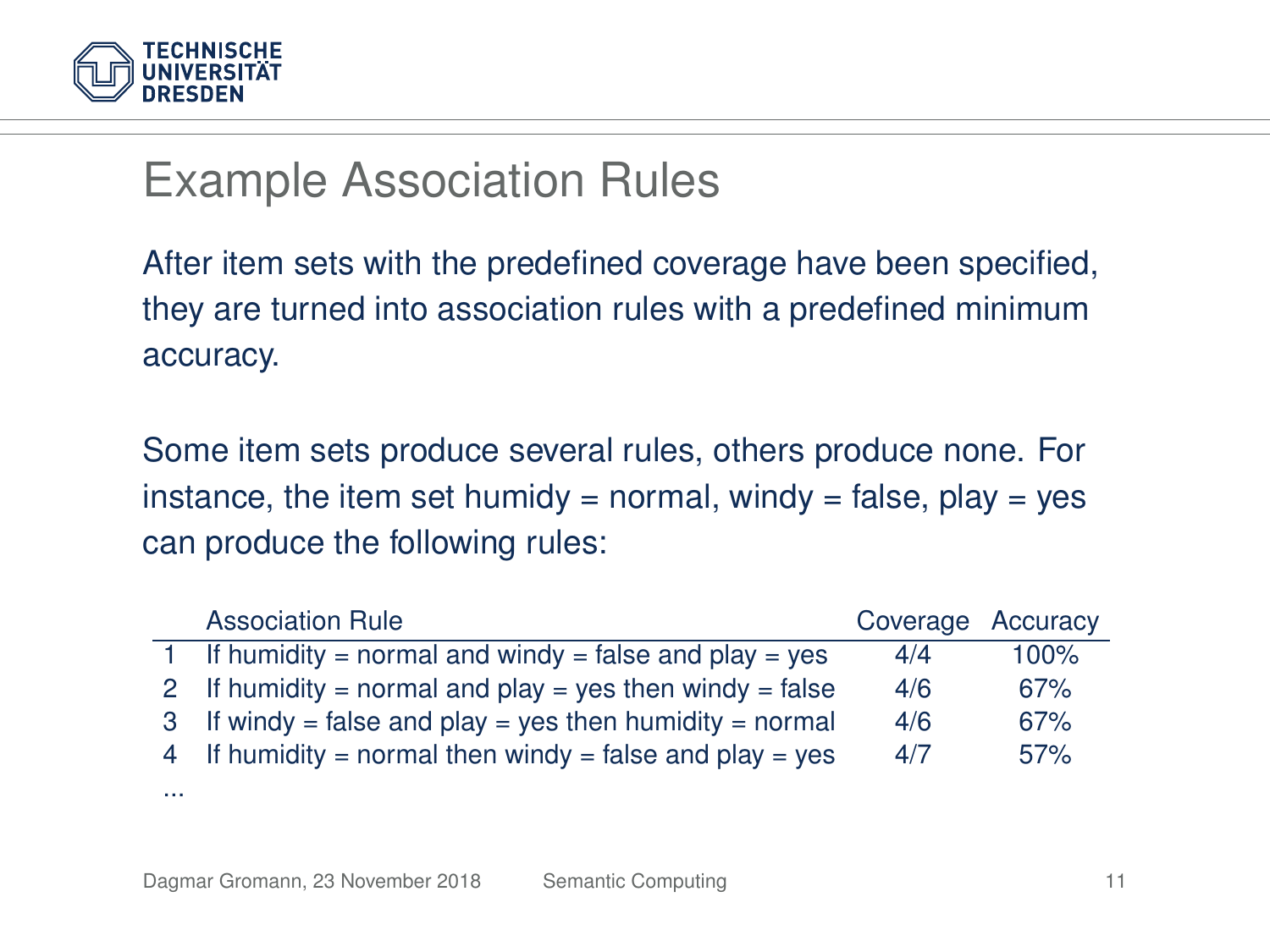

# (Dis-)Advantages of Association Rules

Advantages:

- efficient on large datasets
- especially performant on binary attributes (present or absent)

#### Disadvantages:

- makes one pass through the entire dataset for each different size of item sets - reads it to main memory
- memory use depends on minimum coverage specified (affects the number of passes needed)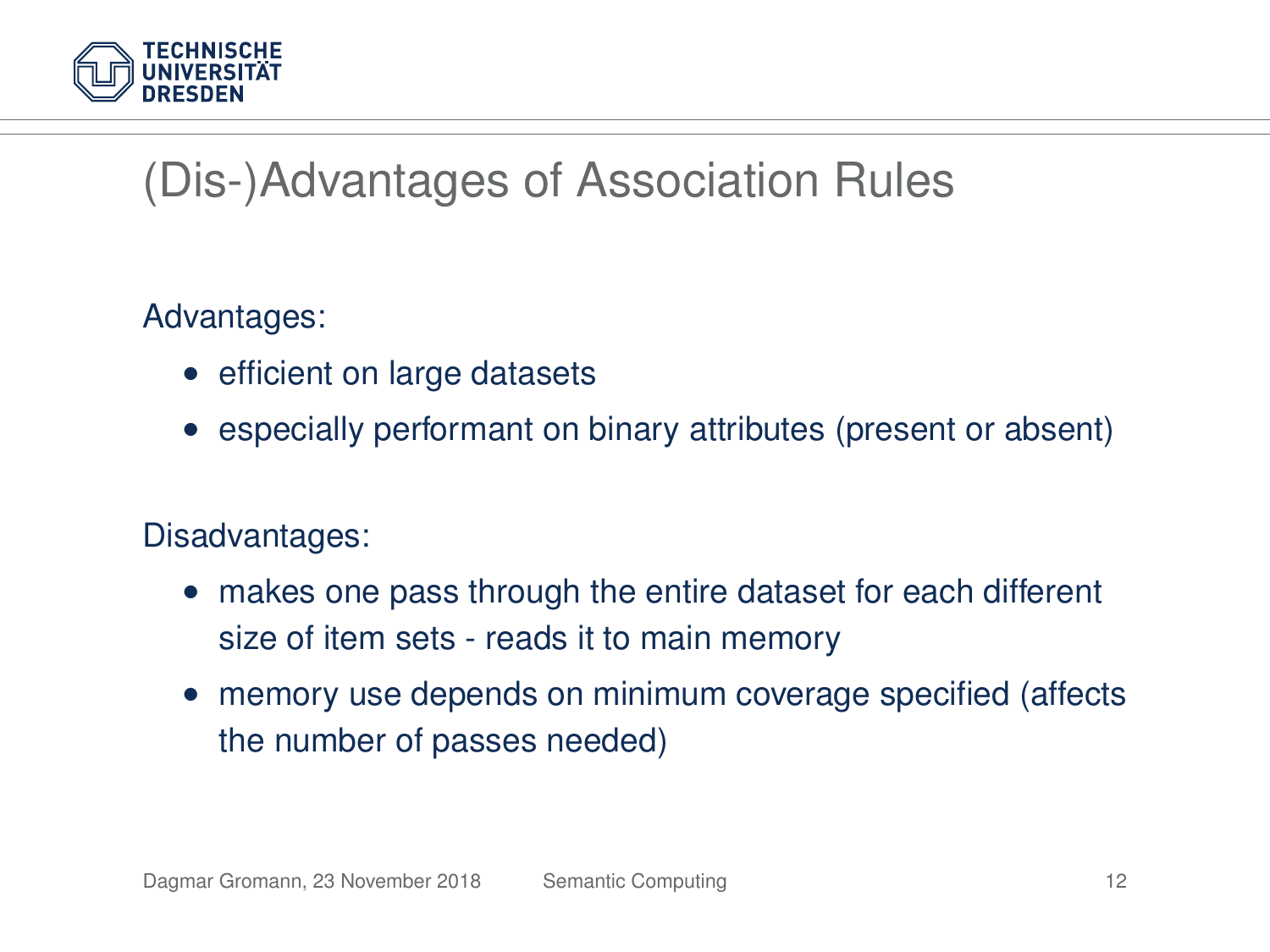

# **Clustering**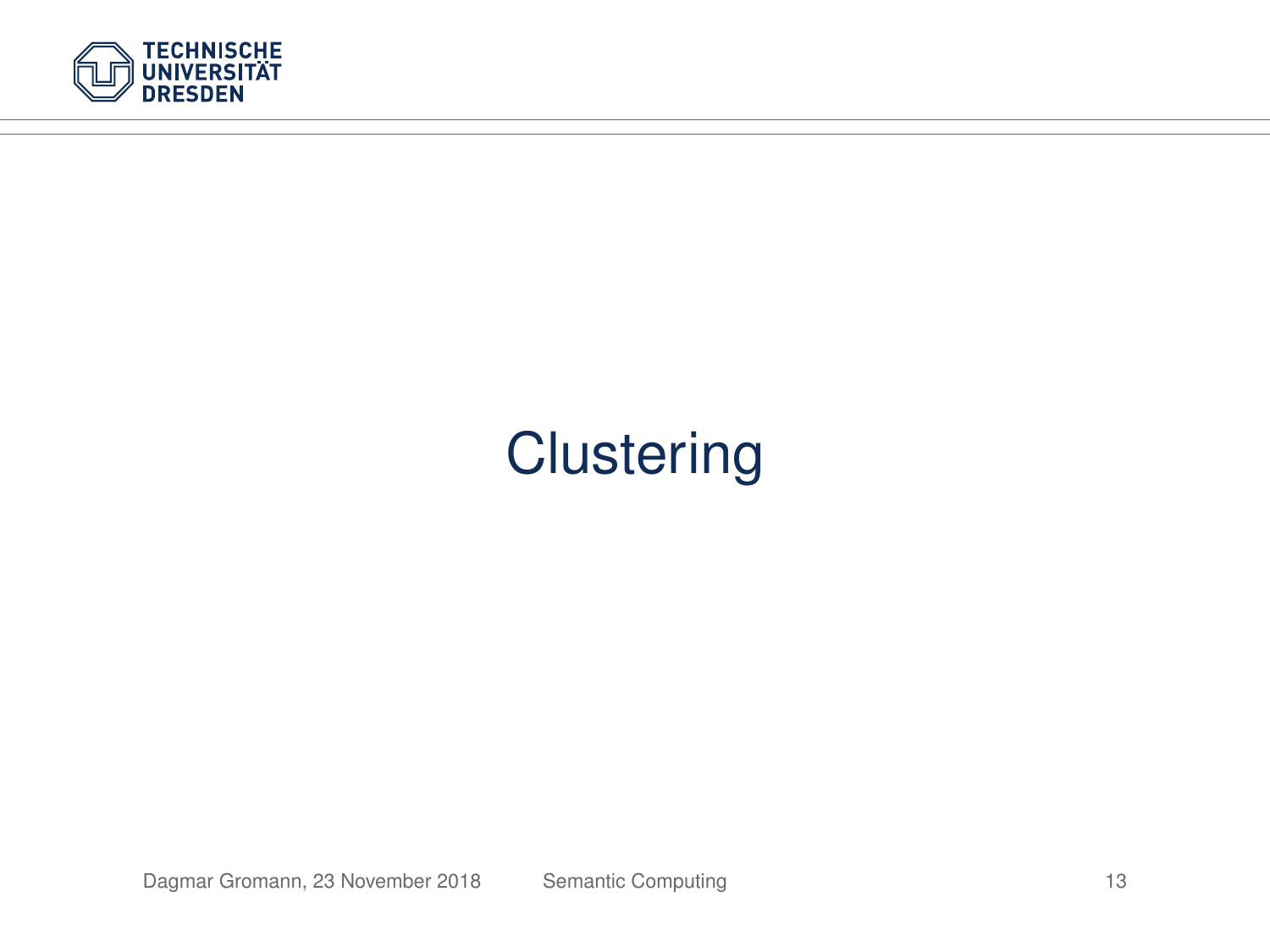

### Introduction to Clustering

#### **Clustering**

- places objects that are more closely related (according to a certain similarity measure) in one group (cluster) and assign dissimilar objects to another group
	- objects can be related to one another by some kind of measurements
	- objects can be related by some kind of relation (grammatical, semantic, lexical, etc.)
- is used for exploratory data analysis
- is used for automatically organizing data
- can be used to grasp of hidden structures in data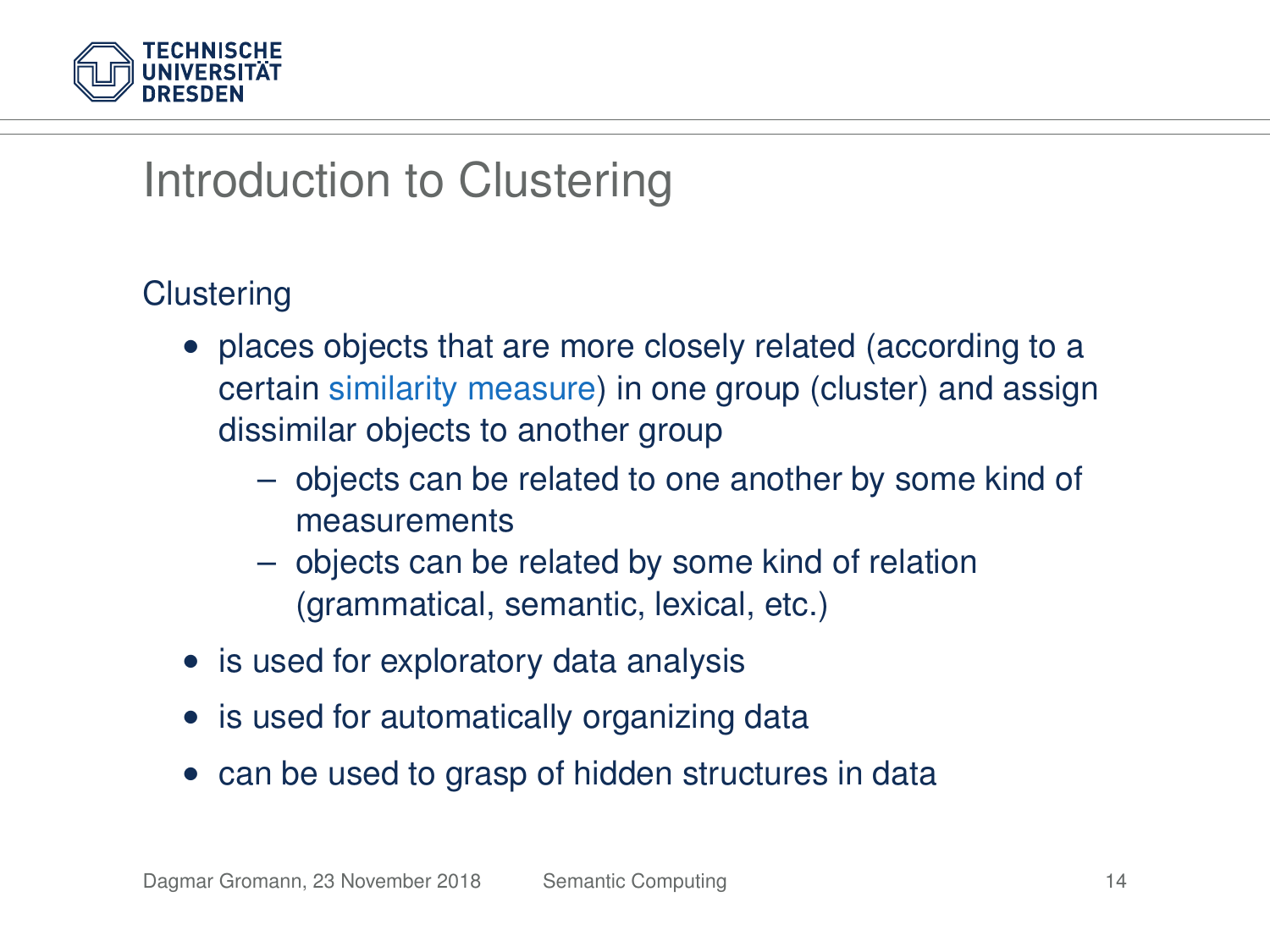

### Similarity metrics

The decision of merging clusters is based on the measure of their closeness, the similarity measure of data points int he cluster. For instance;

- Manhattan distance:  $d(a, b) = \sum_{i=1}^{n} |a_i b_i|$
- Euclidean distance:  $||a b||_2 = \sqrt{\sum_{i=1}^n (a_i b_i)^2}$
- **Maximum distance**:  $d(a, b) = max|a_i b_i|$
- **Jaccard distance**:  $d_J(a, b) = 1 J(a, b) = \frac{|a \cup b| |a \cap b|}{|a \cup b|}$
- Cosine similarity:  $cos(a, b) = \frac{a \cdot b}{\|a\| \cdot \|b\|} = \frac{\sum_{i=1}^{n} a_i b_i}{\sqrt{\sum_{i=1}^{n} a_i^2} \sqrt{\sum_{i=1}^{n} b_i^2}}$
- **Edit distance**: *d*(*a*, *b*) = |*a*| + |*b*| − 2|*LCS*(*x*, *y*)| LCS = Longest Common Subsequence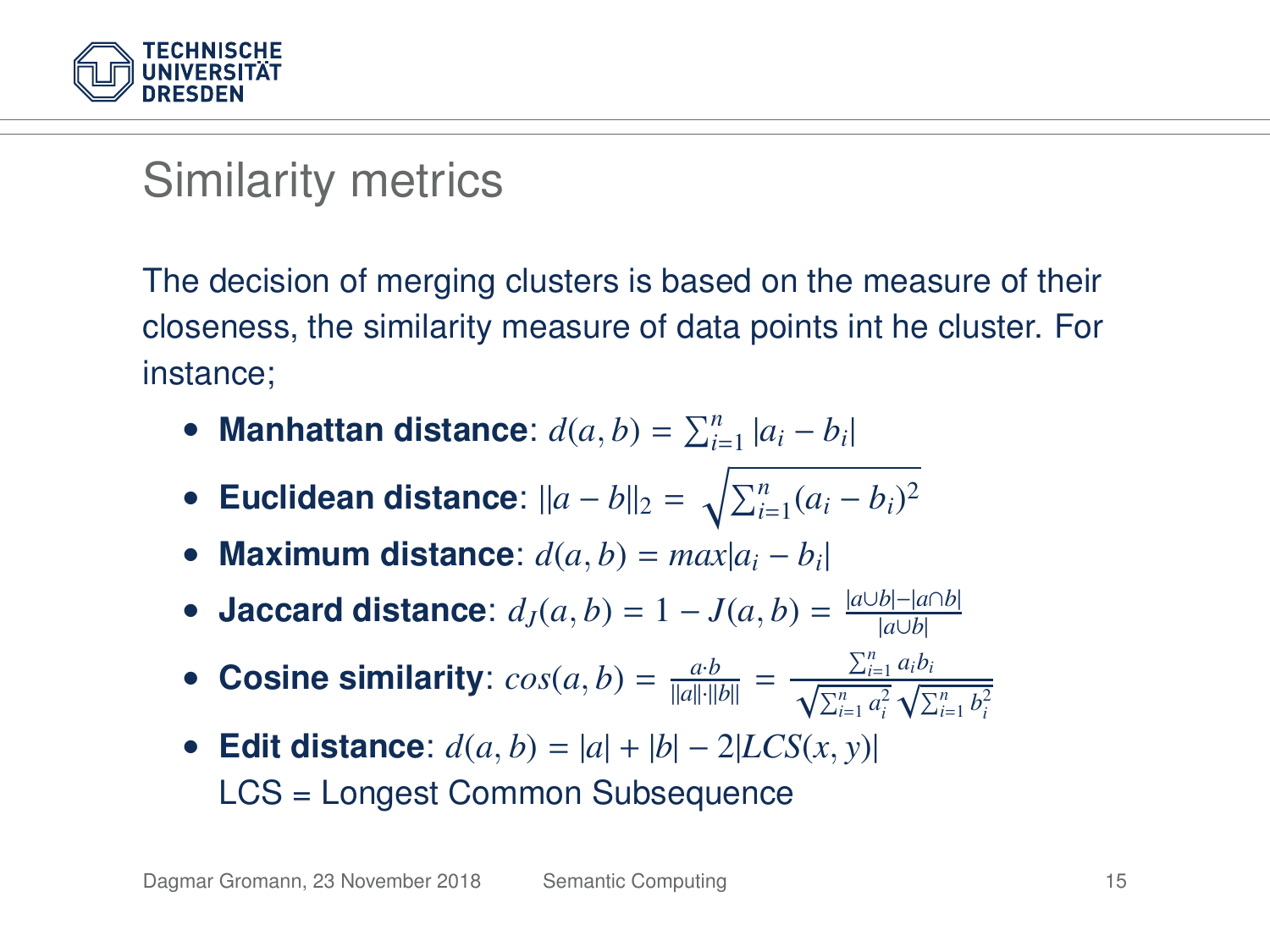

#### How to choose the metric?

Higher powers increase the influence of large difference at the expense of small differences. Think of actual instances in the dataset and would it means if they are separated by a certain distance.

- Euclidean distance: effects of large distance can dwarf effect of small distance; solution: normalize all attribute values to lie between 0 and 1
- Manhattan distance: every attribute might be off a little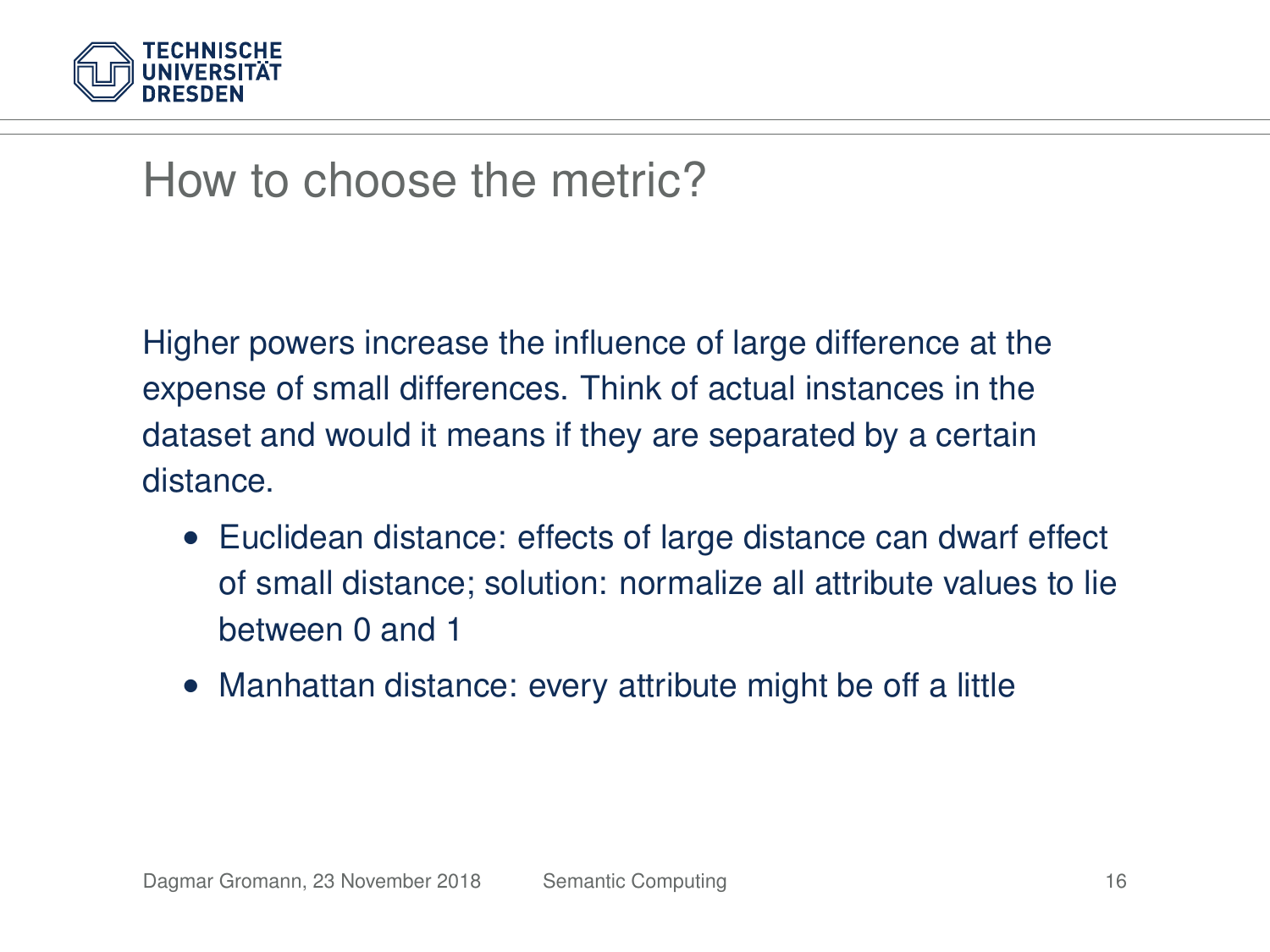

# Applications

- grouping search results by topic
- clustering news articles
- clustering social media users by interest
- grouping protein sequences by their function
- clustering customers by their purchasing habits
- many more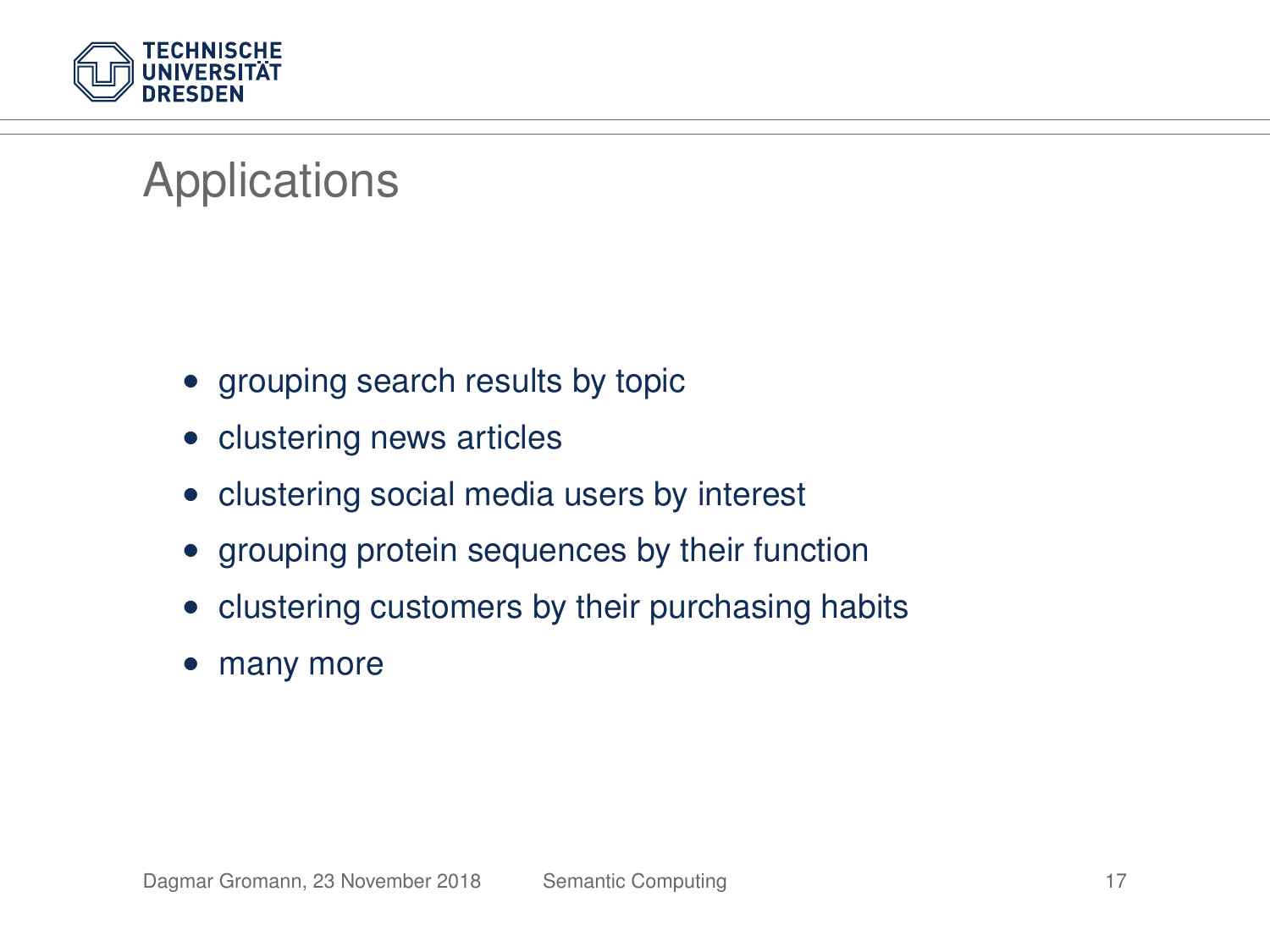

#### Basic Distinction

- **Hard clustering**: each data point belongs to exactly one cluster or no cluster at all
- **Soft clustering**: each data point is assigned a probability of belonging to one cluster and degrees of membership/multiple memberships are possible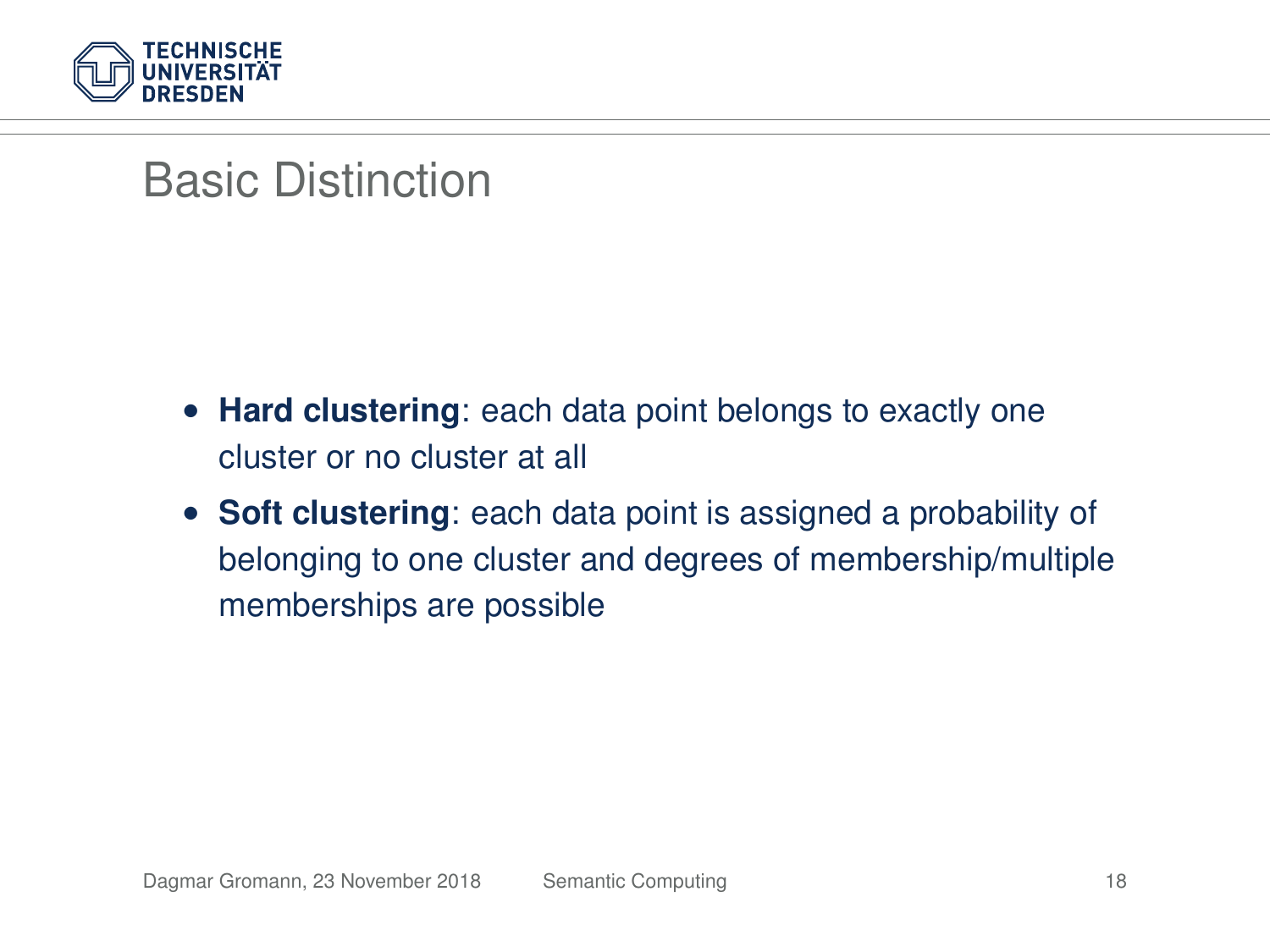

#### Overview of Clustering Algorithms

| <b>Name</b>                          | <b>Definition</b>                                                                                            | <b>Main Example</b>                                                                  | <b>Characteristics</b>                                                           |
|--------------------------------------|--------------------------------------------------------------------------------------------------------------|--------------------------------------------------------------------------------------|----------------------------------------------------------------------------------|
| Connectivity<br><b>Models</b>        | data points closer in data<br>space are more similar than<br>those far away                                  | hierarchical clus-<br>tering                                                         | easy to interpret<br>but do not scale<br>well                                    |
| Centroid<br><b>Models</b>            | iterative where similarity is in-<br>terpreted as proximity of data<br>point to centroid                     | k-means                                                                              | provide final num-<br>ber of clusters                                            |
| <b>Distribution</b><br><b>Models</b> | based on probability of data<br>points in a cluster belonging<br>to the same distribution (e.g.<br>Gaussian) | Expectation-<br>maximization<br>(EM) algorithm                                       | frequent problems<br>of overfitting                                              |
| Density<br><b>Models</b>             | isolate different density re-<br>gions in data as basis for clus-<br>tering                                  | Density-Based<br>Spatial Cluster-<br>ing of Applica-<br>tions with Noise<br>(DBSCAN) | not good on high-<br>dimensional data or<br>clusters with vary-<br>ing densities |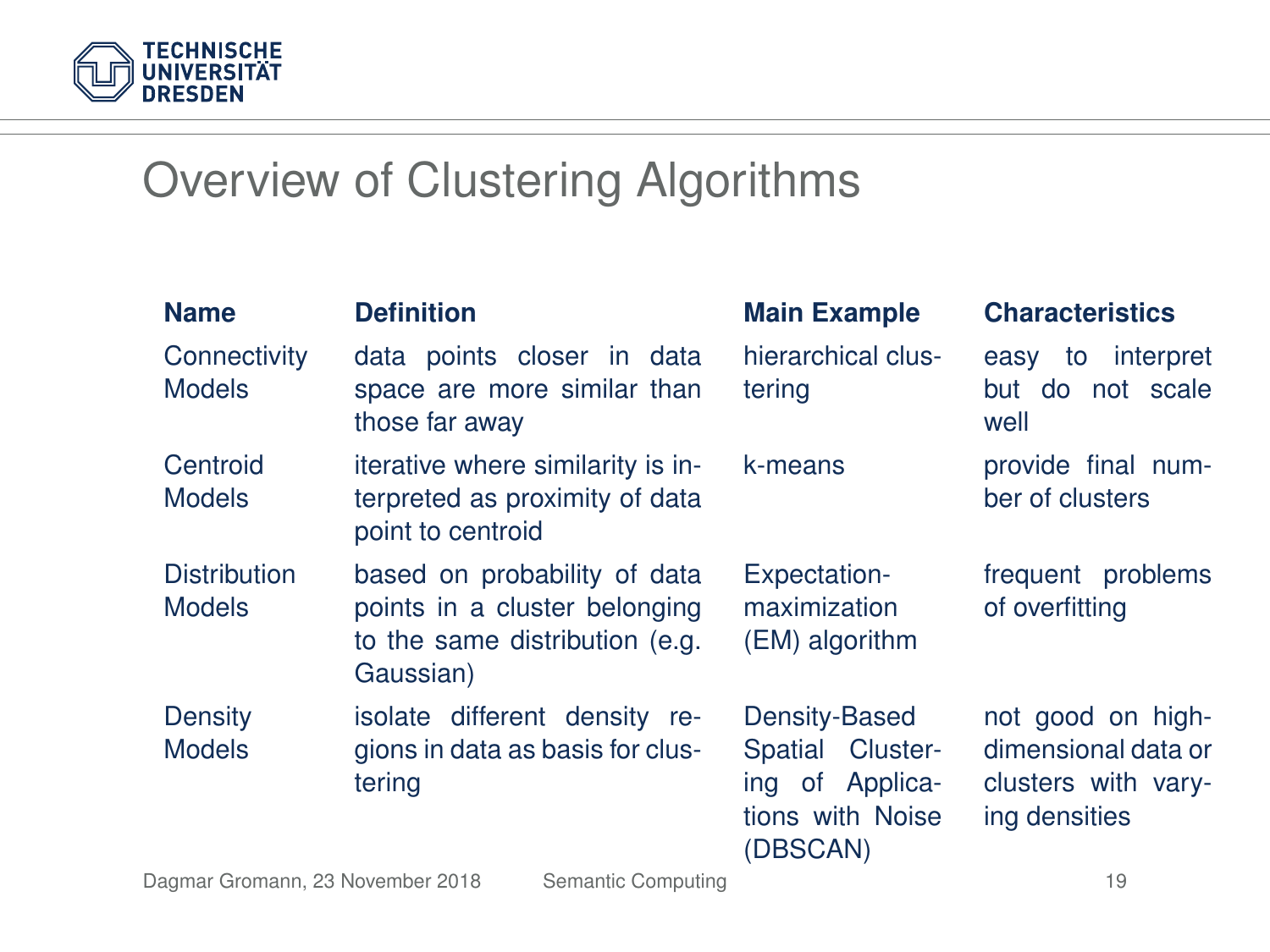

#### Visualization

#### First intuition on differences; last row shows a homogeneous

dataset without any good clustering for comparison.



Source: [https://scikit-learn.org/0.18/auto\\_examples/cluster/plot\\_cluster\\_comparison.html](https://scikit-learn.org/0.18/auto_examples/cluster/plot_cluster_comparison.html)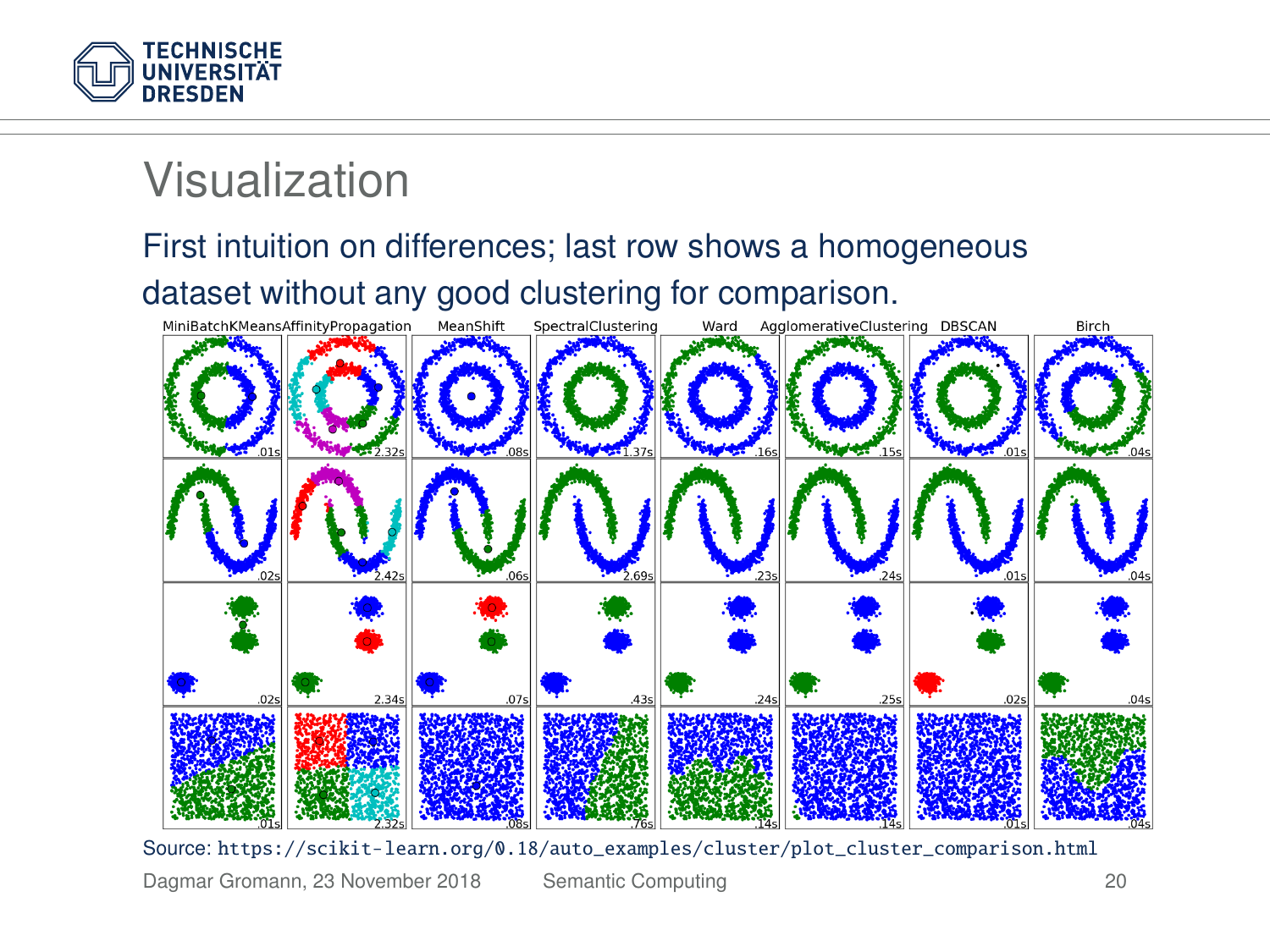

#### Cluster Organization

- **Hierarchical**: produces a tree of clusters where each node represents a subgroup of the parent node (usually only with hard clustering)
- **Non-hierarchical**: relations between clusters are usually left undetermined; most algorithms iteratively improve clusters using a reallocation scheme (also called flat clustering); (can be hard or soft)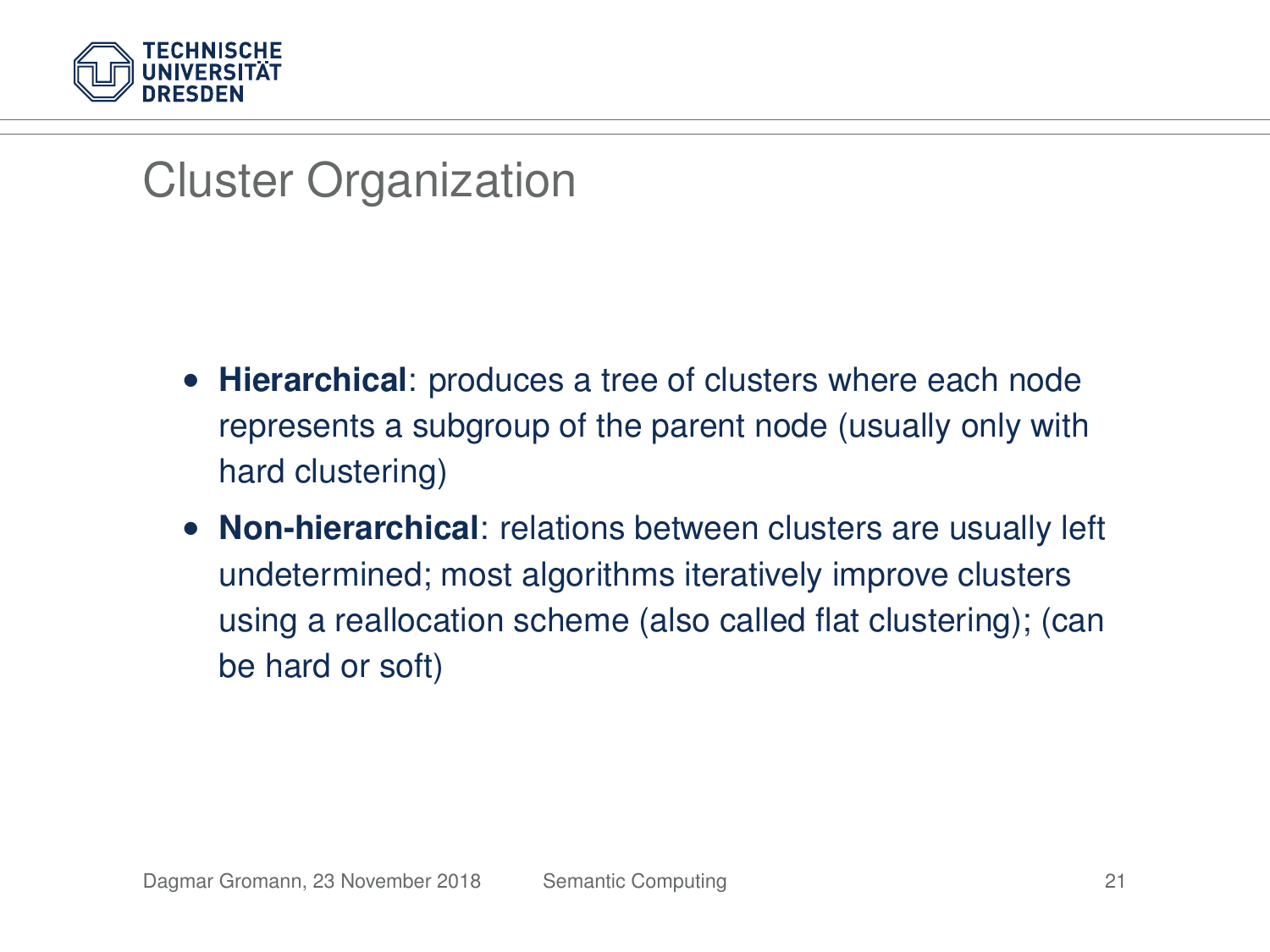

# Hierarchical Clustering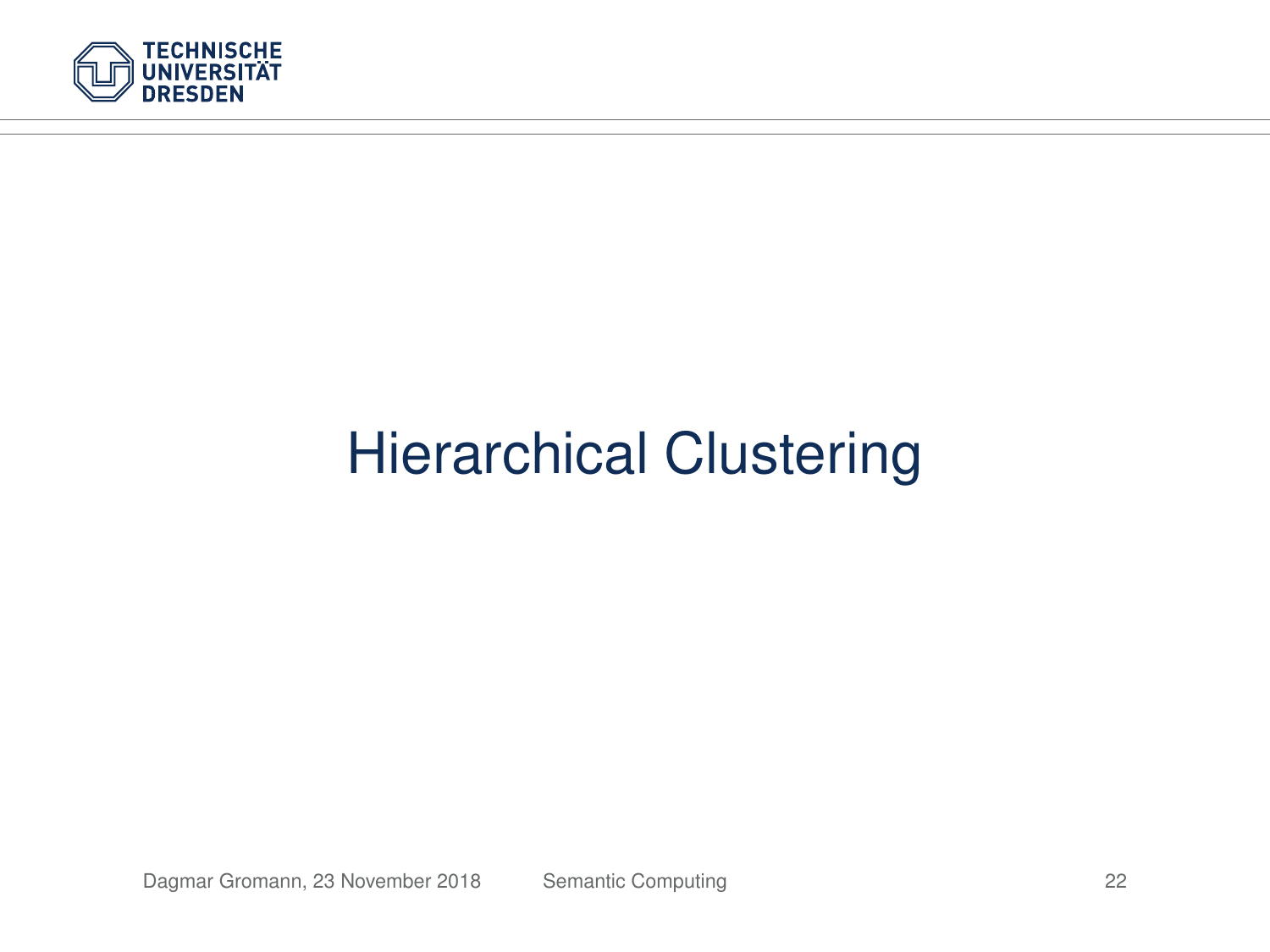

## Two Types of Hierarchical Clustering

#### Bottom-up (Agglomerative) Clustering

Start with the individual objects; greedily put objects with maximum similarity (minimum distance) into a cluster; continue until each individual objects is assigned to one specific cluster

#### Top-down (Divisive) Clustering

Start with all objects in one big cluster; greedily split the cluster into two; assign objects to each group in a way to maximize within-group similarity; continue splitting the clusters until there is a cluster with only one object or the desired numbers of clusters is achieved.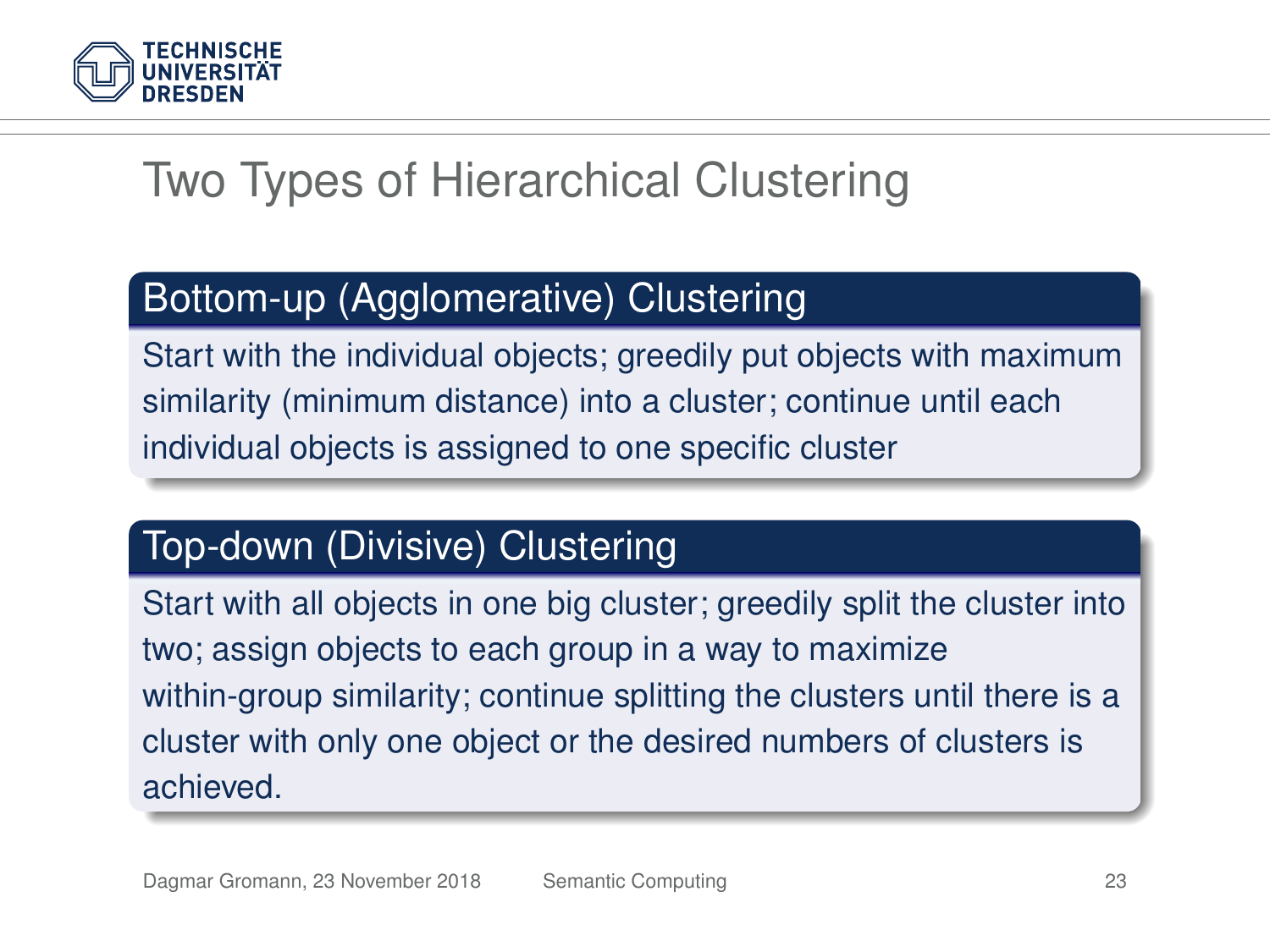

## Visualization: Dendrogram

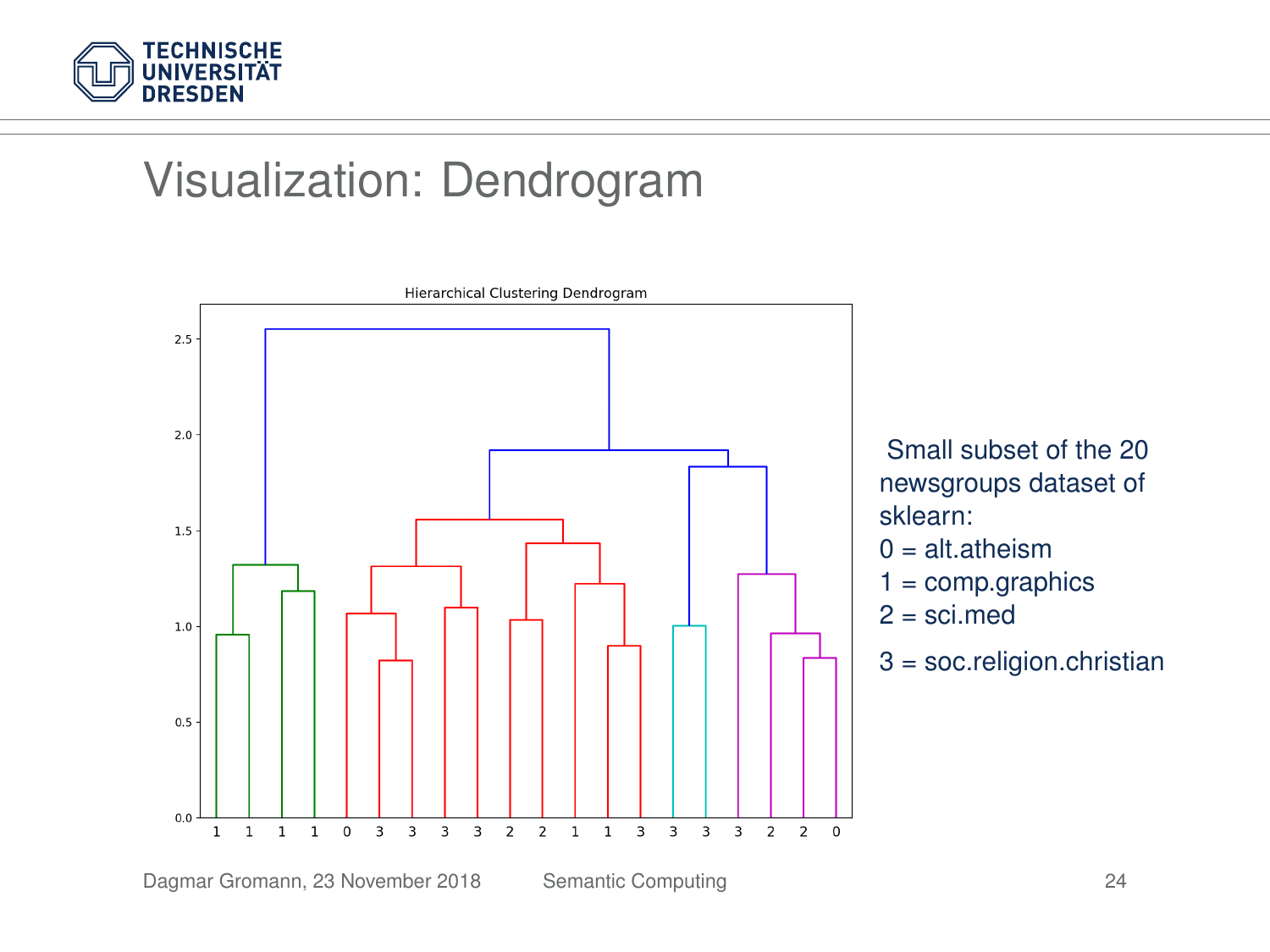

# k-means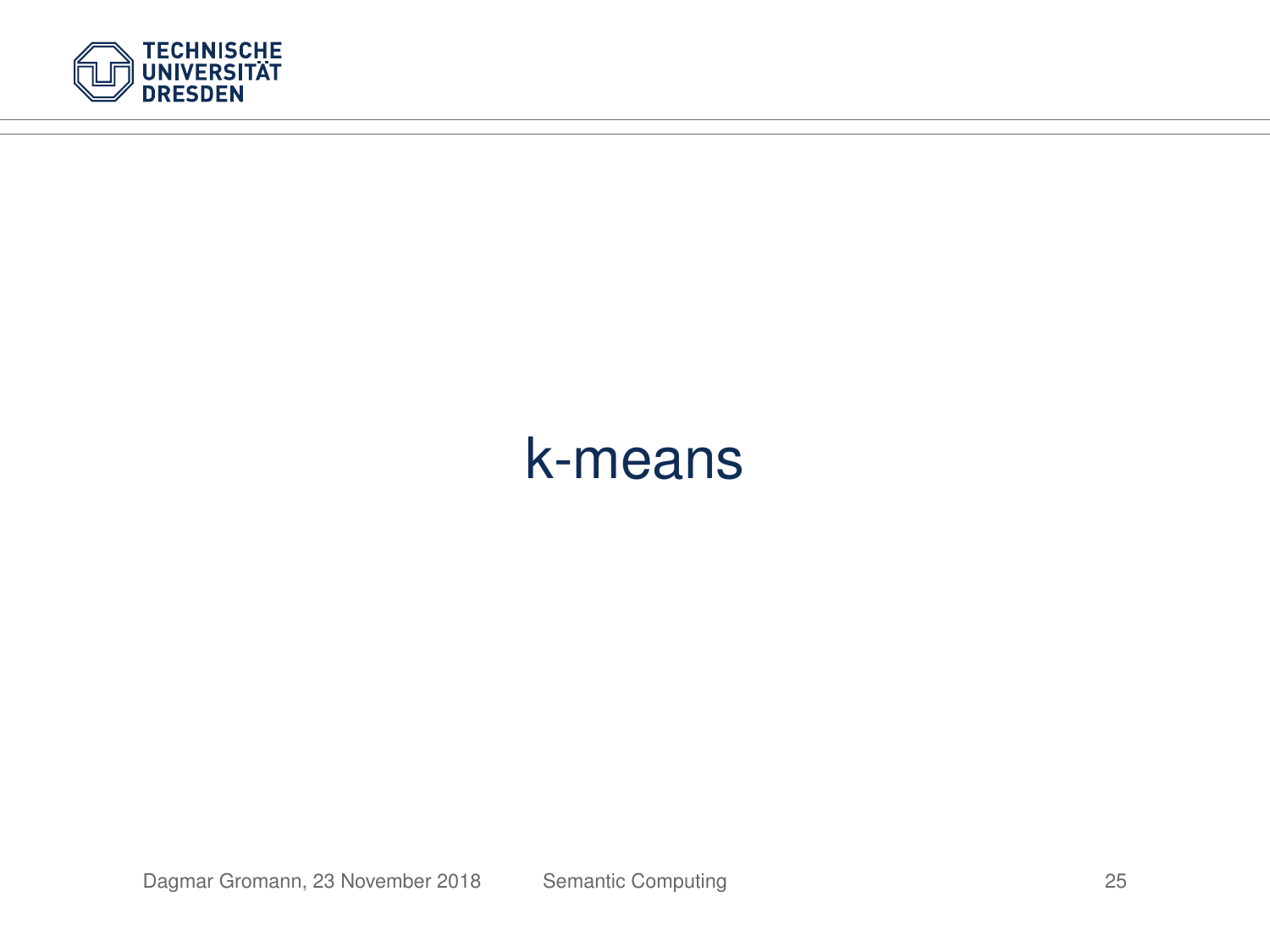

# Euclidean k-means Clustering

#### **Definition**

Centroid model that tries to divide a set of *N* samples *X* into *K* disjoint clusters *C* of equal variance, minimizing the pairwise squared deviations of points in the same cluster. Each cluster is described by the mean  $\mu_i$  of the samples in the cluster, commonly called the cluster centroids.

**Input**: a set of *N* data points  $x_1, x_2, ..., x_n \in R^d$ ; target number of *K* clusters **Output**: *K* representatives of  $c_1, c_2, ..., c_k \in R^d$ **Objective**: choose  $c_1, c_2, ..., c_k \in \mathbb{R}^d$  to minimize  $\sum_{i=1}^{n} min_{j \in 1, ..., k} ||x^{i} - c_{j}||^{2}$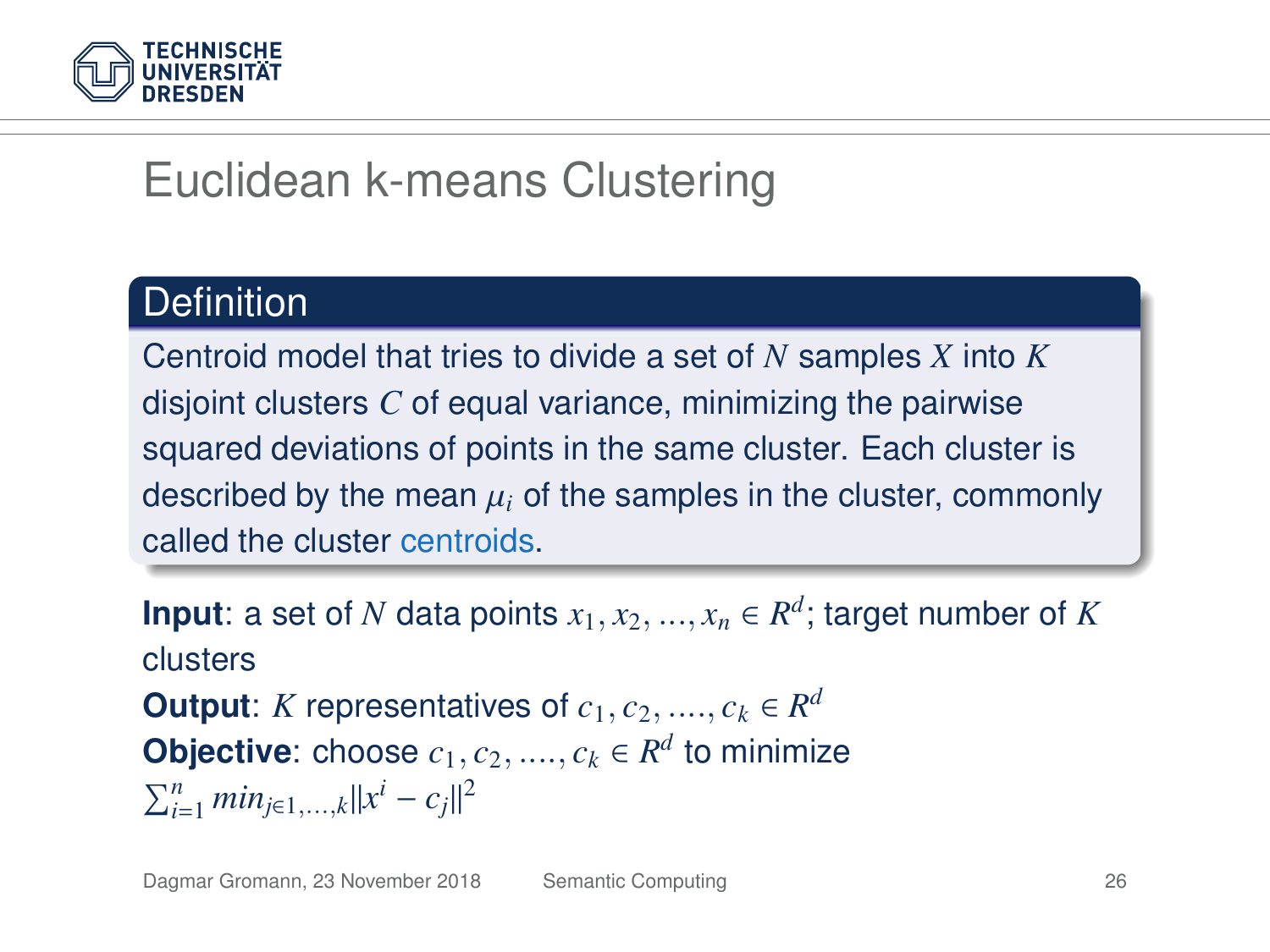

### Challenge of k-means

- Computational complexity: NP hard even for k=2 and d=2  $(exes: k=1, d=1)$
- in high-dimensional space Euclidean distance becomes inflated (best to run dimensionality reduction algorithm first, such as PCA)
- assumes clusters to be convex and isotropic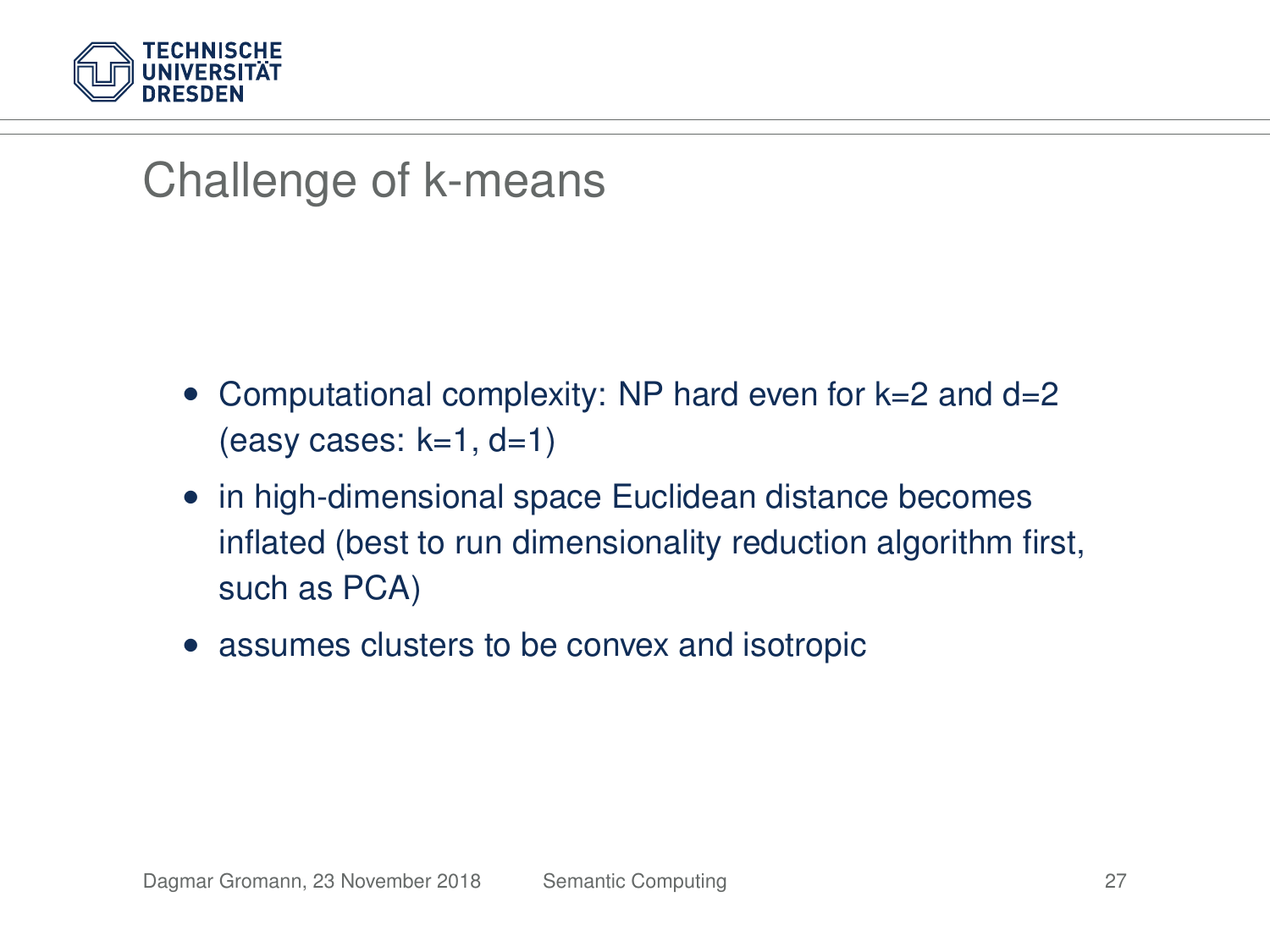

### Lloyd's method

Publication: Lloyd, S. (1982). Least squares quantization in PCM. IEEE transactions on information theory, 28(2), 129-137.

**Input**: a set of *N* data points  $x_1, x_2, ..., x_n \in R^d$ ; target number of *K* clusters

**Initialize**: initialize  $c_1, c_2, ...., c_k \in \mathbb{R}^d$  and assign data points to clusters  $C_1, C_2, \ldots, C_k$ 

**Repeat**: repeat the following two steps until there is no further change in the cost or a certain threshold is met (until the centroids do not move significantly):

- re-assign each data point to its nearest cluster centroid
- re-compute the centroid (taking mean value of all samples assigned to the cluster)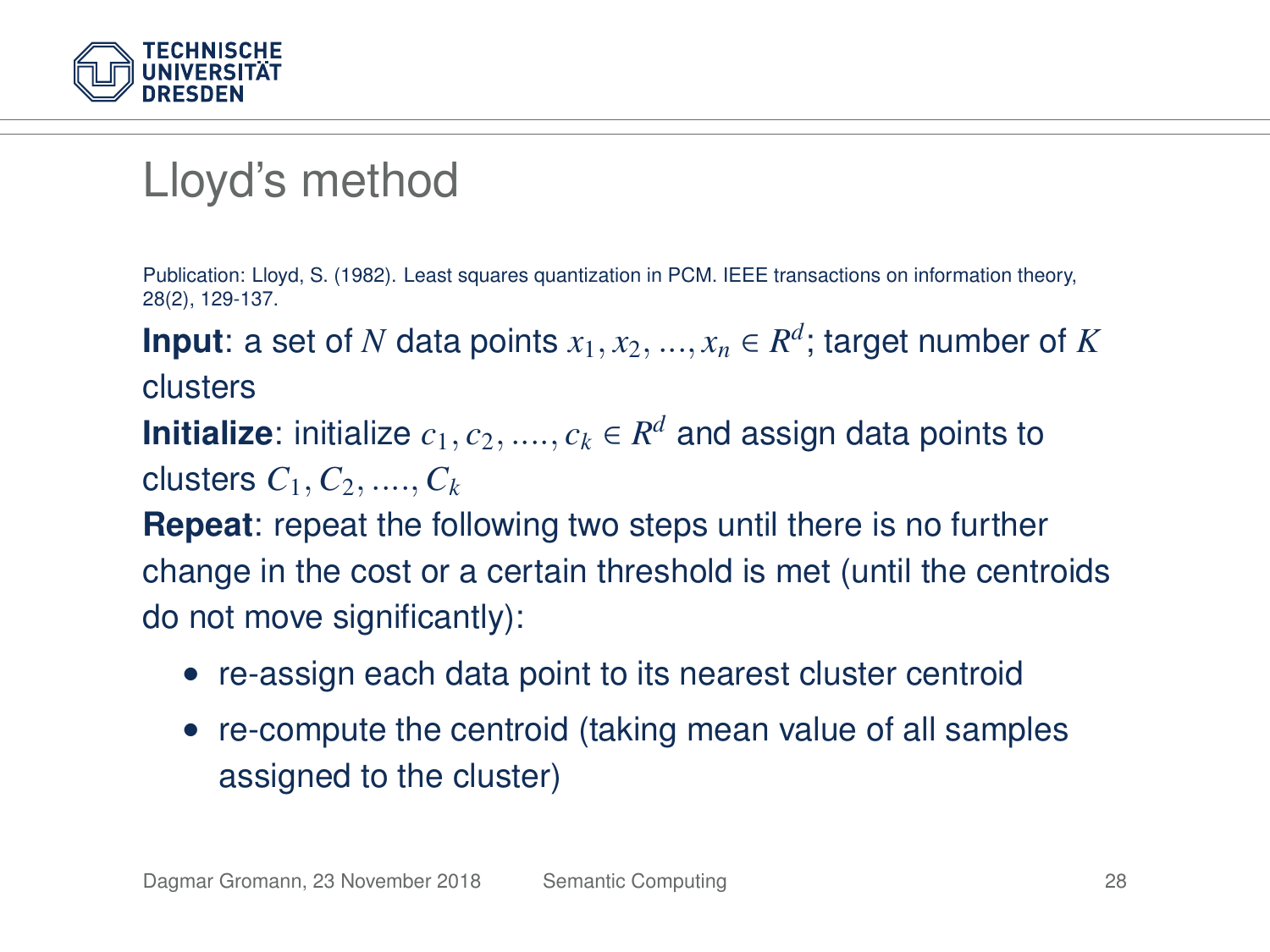

#### K-means++ Initialization

Initialize centers to be generally distant from each other; let the distance between a data point and its center be *D*(*x*) than k-means++ chooses the center proportional to  $D^2(x)$ 

- Choose one center  $c_1$  at random
- For  $i = 2, ..., k$ 
	- Pick *c<sup>j</sup>* among *x*1, *x*2, ..., *xn*, choosing *x* ∈ *X* with a probability of  $\frac{D(x)^2}{\sum D(x)}$  $\frac{D(x)^2}{\sum_{x \in X} D(x)^2}$  (this "weighting" is called  $D^2$ weighting)
- Once the centroids have been placed proceed as with normal k-means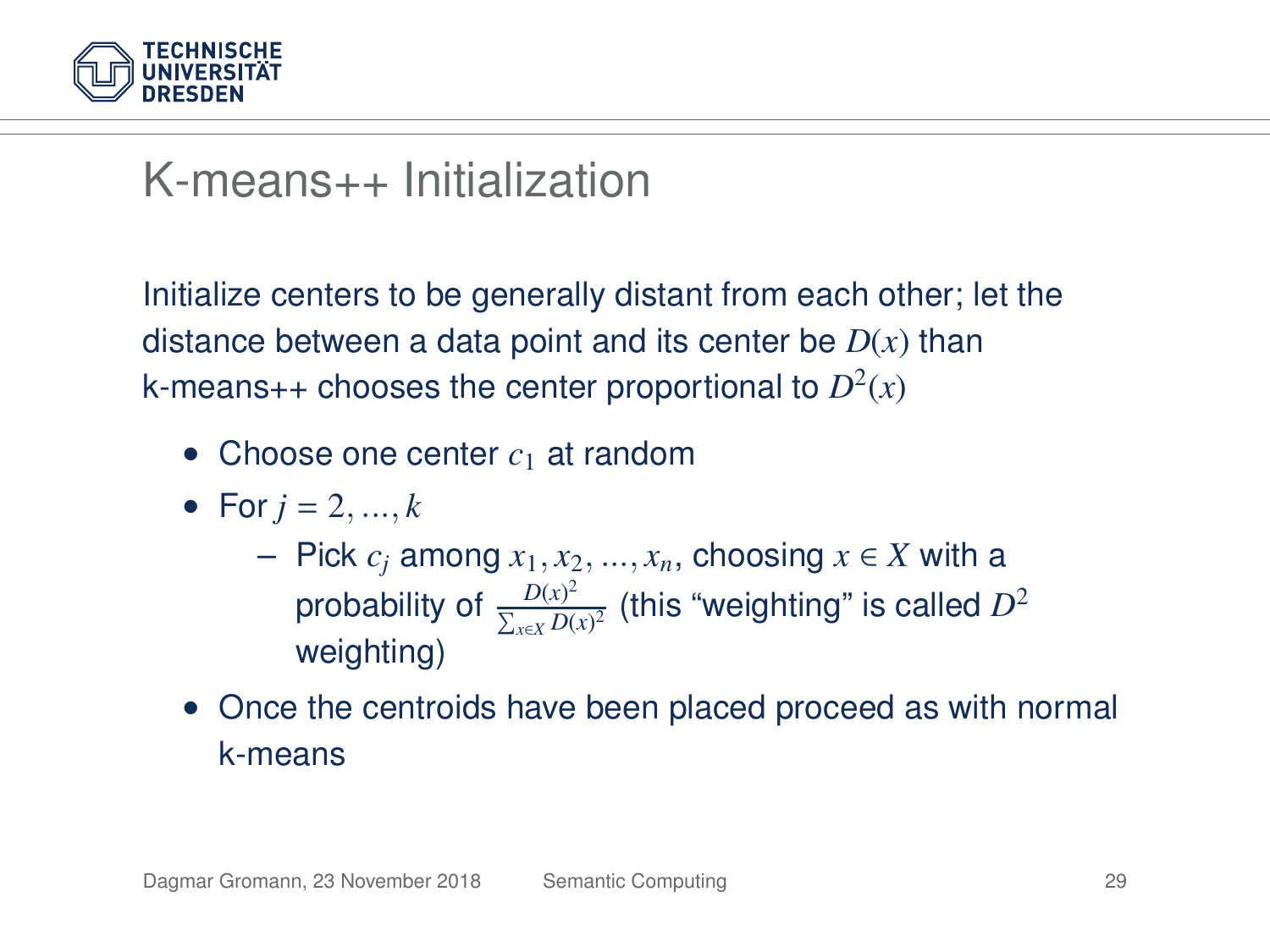

## How to find *k*?

- use hierarchical clustering for data exploration
- elbow method; compare percentage of variance explained by the clusters with the number of clusters - choose the number of clusters so that adding one more cluster does not improve the modeling of the data
- cross-validation: set one partition aside as test set, compute clustering for other v-1 training sets, v values are averaged for each alternative number of clusters and the one is chosen where the reduction in the objective function is small

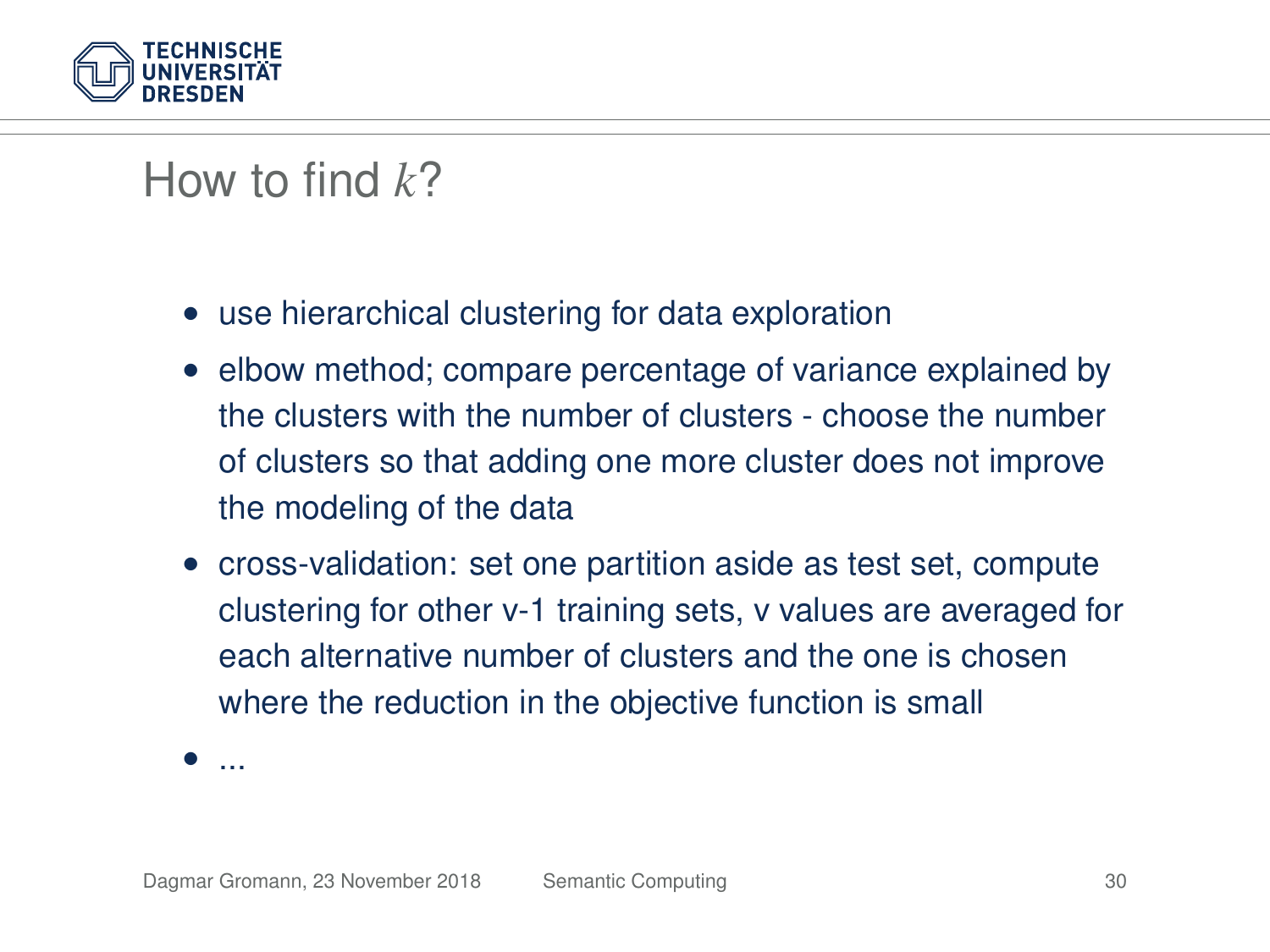

## K-means vs. Hierarchical Clustering

- k-means works well on large number of samples and has been used across applications (even for Big Data), while the computational complexity of hierarchical clustering  $(O(n^2))$ does not allow for Big Data applications
- k-means might produce different results each time you run it, while hierarchical clustering results are reproducible
- k-means requires number of clusters, while this can be read from the dendrogram with hierarchical clustering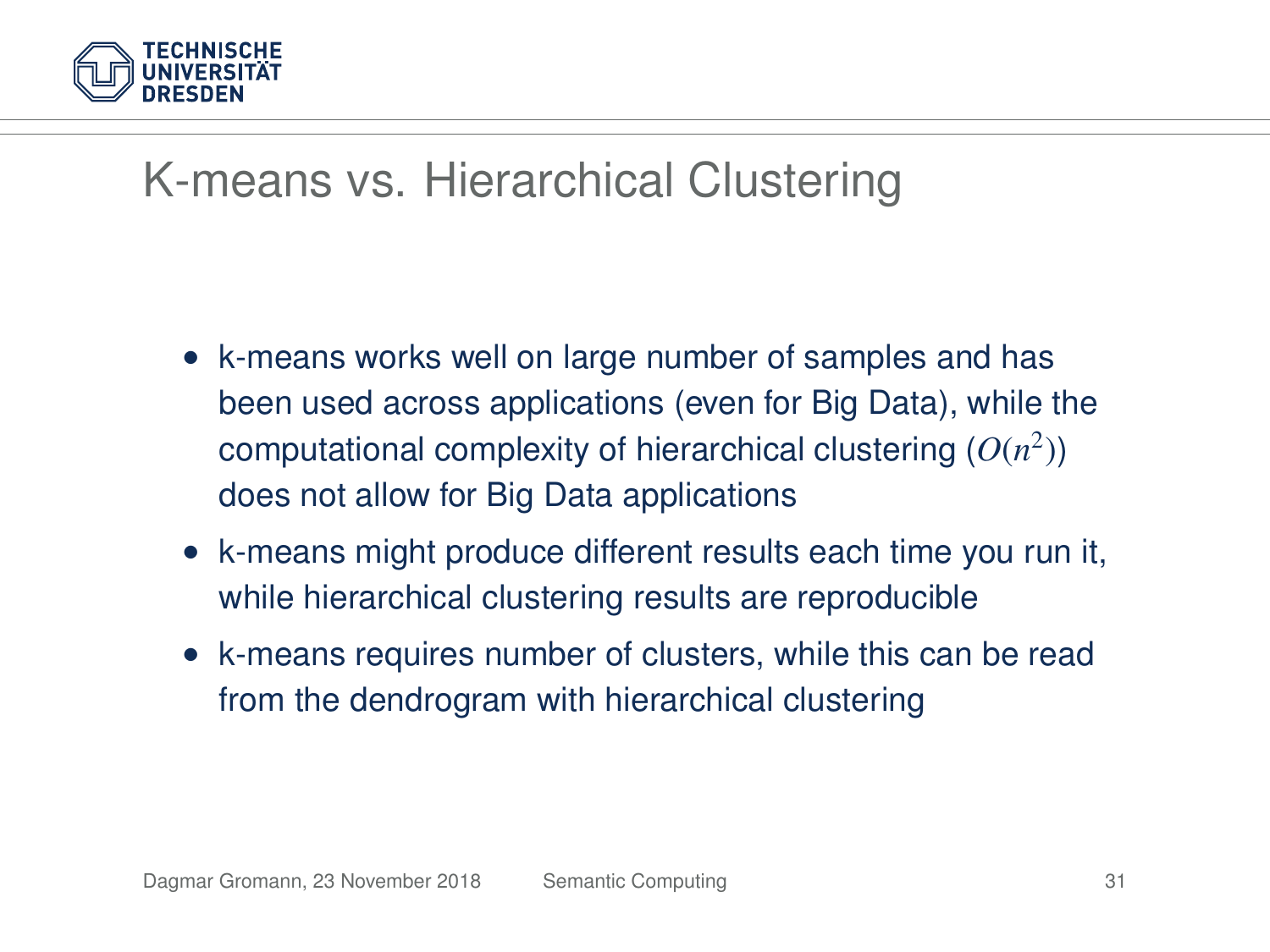

# Spectral Clustering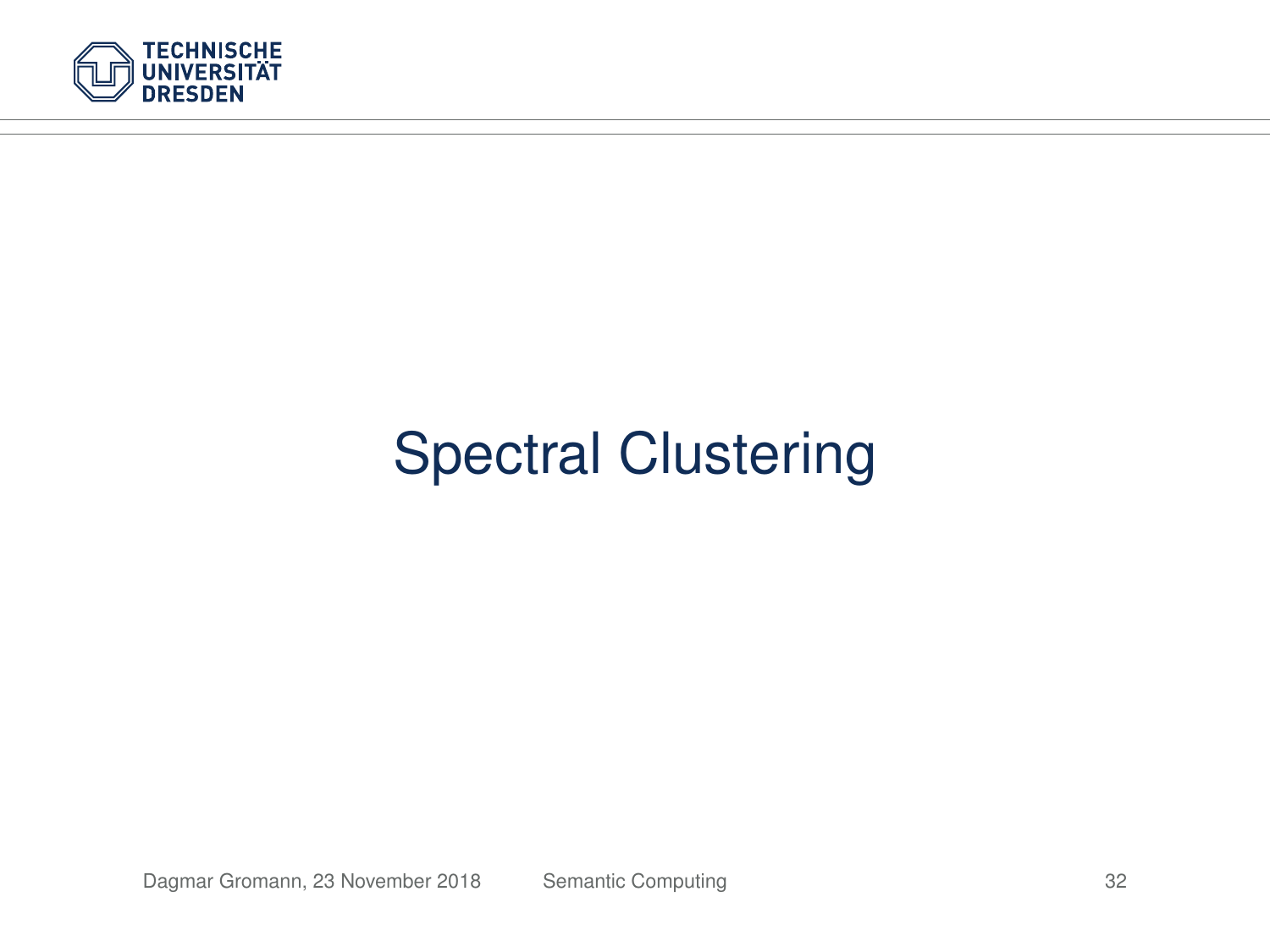

#### Spectral Clustering

Spectral clustering is a graph-based clustering method that is very promising due to its high efficiency and generally good performance. The algorithm requires the following steps:



**1** Build a similarity graph between our x input objects to cluster

- 2 Compute the first k eigenvectors of its graph Laplacian matrix to define a feature vector for each object
- <sup>3</sup> Run k-means on these features to separate objects into classes

Full tutorial: <https://arxiv.org/pdf/0711.0189.pdf>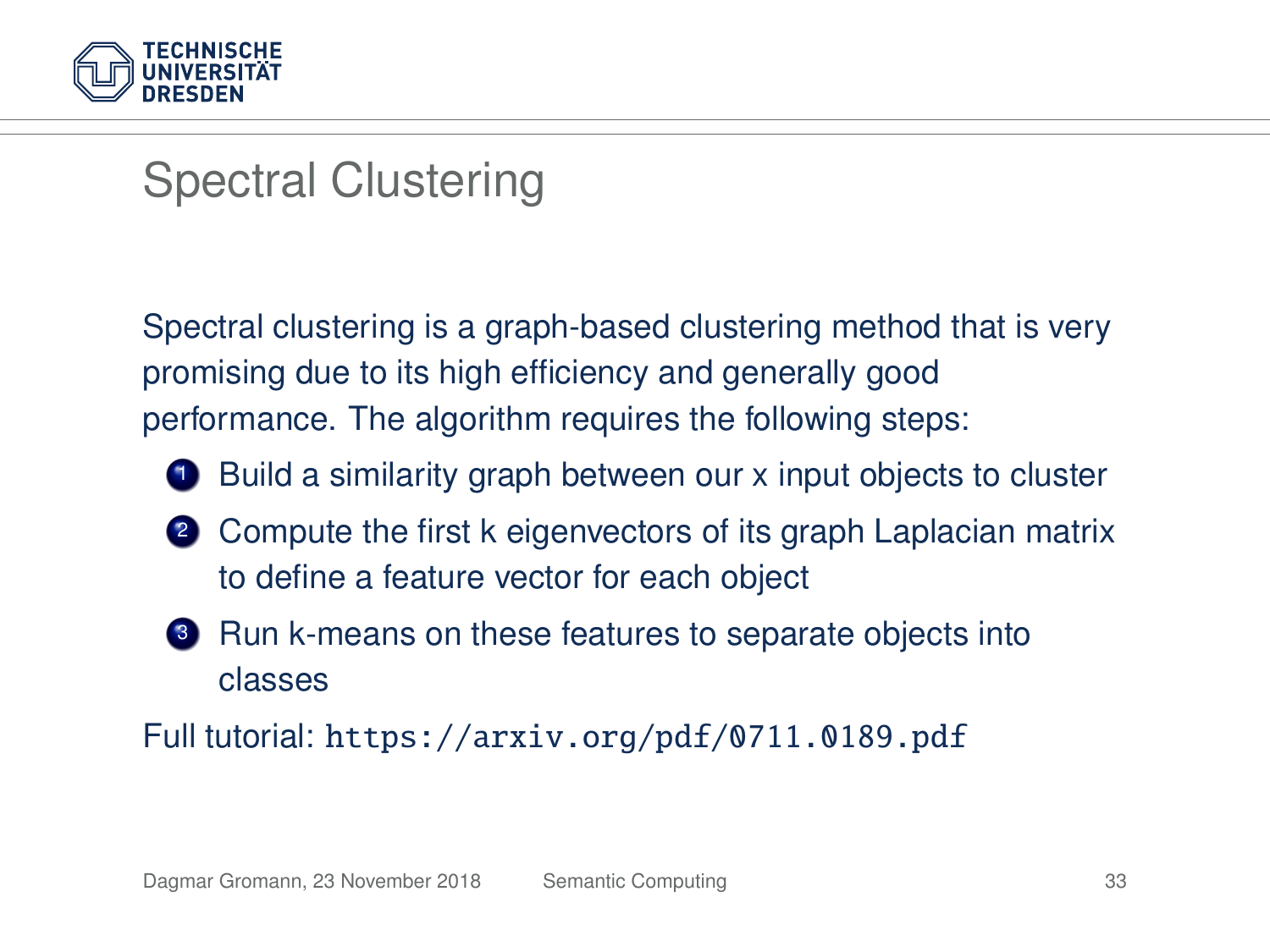

#### Build a similarity graph

There are different ways to build a similarity graph:

- choose a similarity metric to weight the edges
- $\epsilon$ -neighborhood graph: connection inside a ball of radios  $\epsilon$  (a real value)
- k-nearest neighbor graph: connection to k-nearest neighbors where k is an integer number
- turn graph into weighted adjacency matrix

 $W = (w_{ii})$   $i, j = 1, ..., n$ 

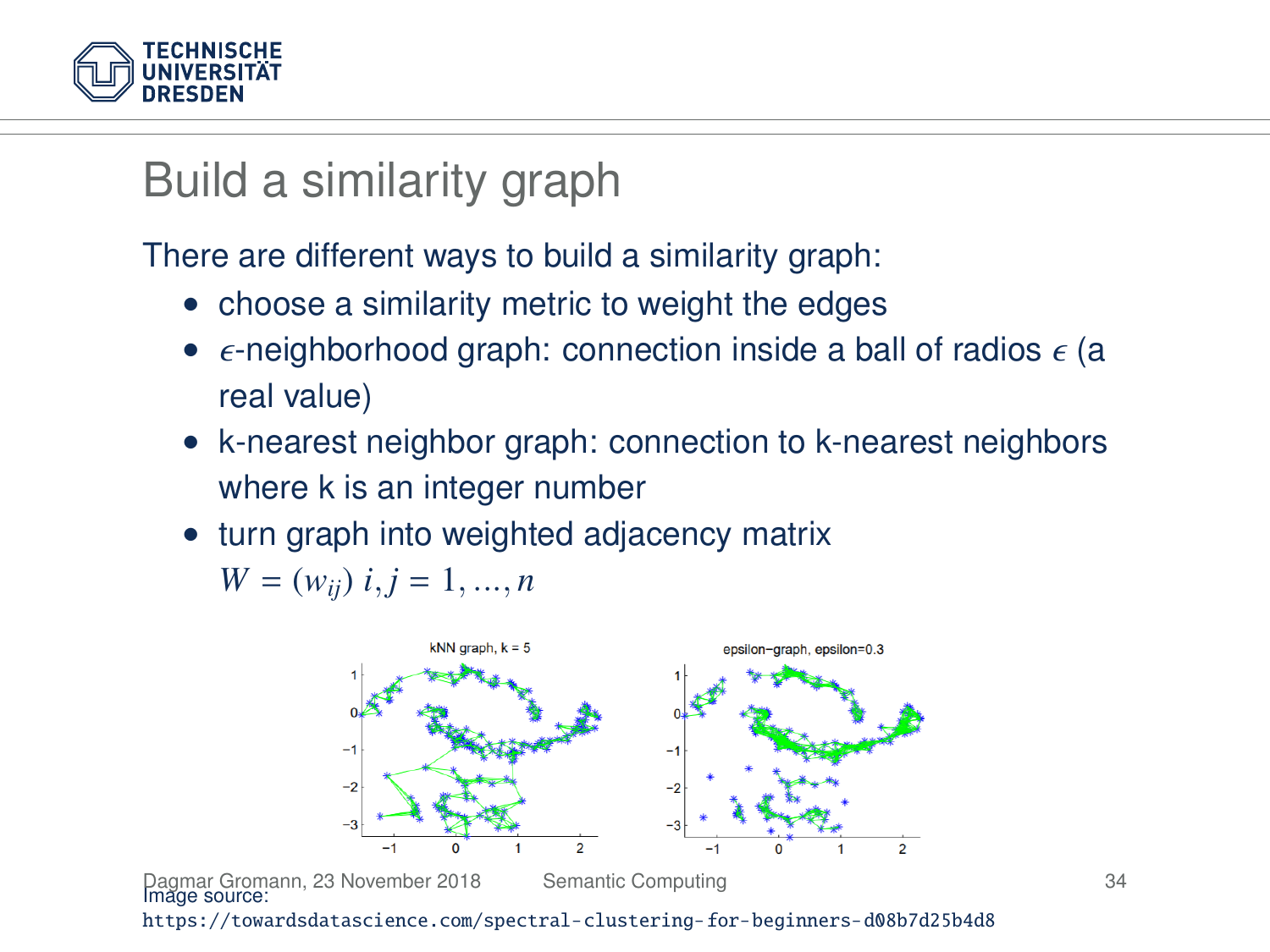

#### Build a graph Laplacian

- Unnormalized Graph Laplacian *L* is calculated as *L* = *D* − *W* where  $D$  is the diagonal degree matrix (degree  $d_i = \sum_{i=1}^n w_{ij}$ ) and *W* is the weighted adjacency matrix
- Normalized graph Laplacin  $L_{rw}$  is calculated as  $L_{rw} = D^{-1}L = I - D^{-1}W$  where  $rw$  stands for random walk and *I* for identity matrix
- Compute the first *k* eigenvectors  $v_1, ..., v_k$  of *L*; because the multiplicity k of the eigenvalue 0 of *L* equals the number of connected components in the adjacency matrix
- Generate a matrix of the eigenvectors, of which the rows will be clustered using k-means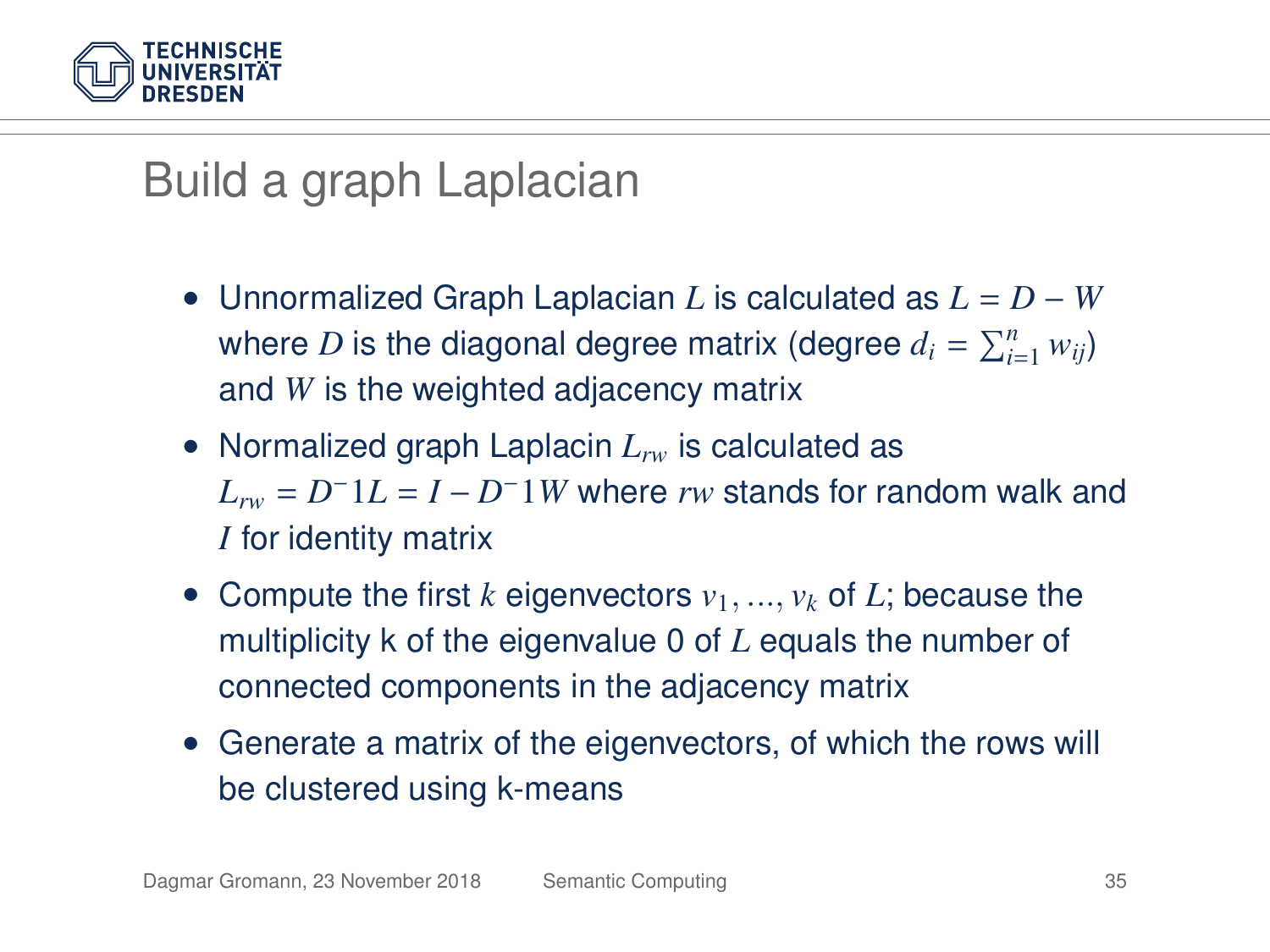

## Partition the Laplacian graph

#### Apply k-means to Laplacian eigenvectors to find cluster; spectral clustering is superior



Source: [https://scikit-learn.org/stable/auto\\_examples/cluster/plot\\_cluster\\_comparison.html](https://scikit-learn.org/stable/auto_examples/cluster/plot_cluster_comparison.html) Dagmar Gromann, 23 November 2018 [Semantic Computing](#page-0-0) 36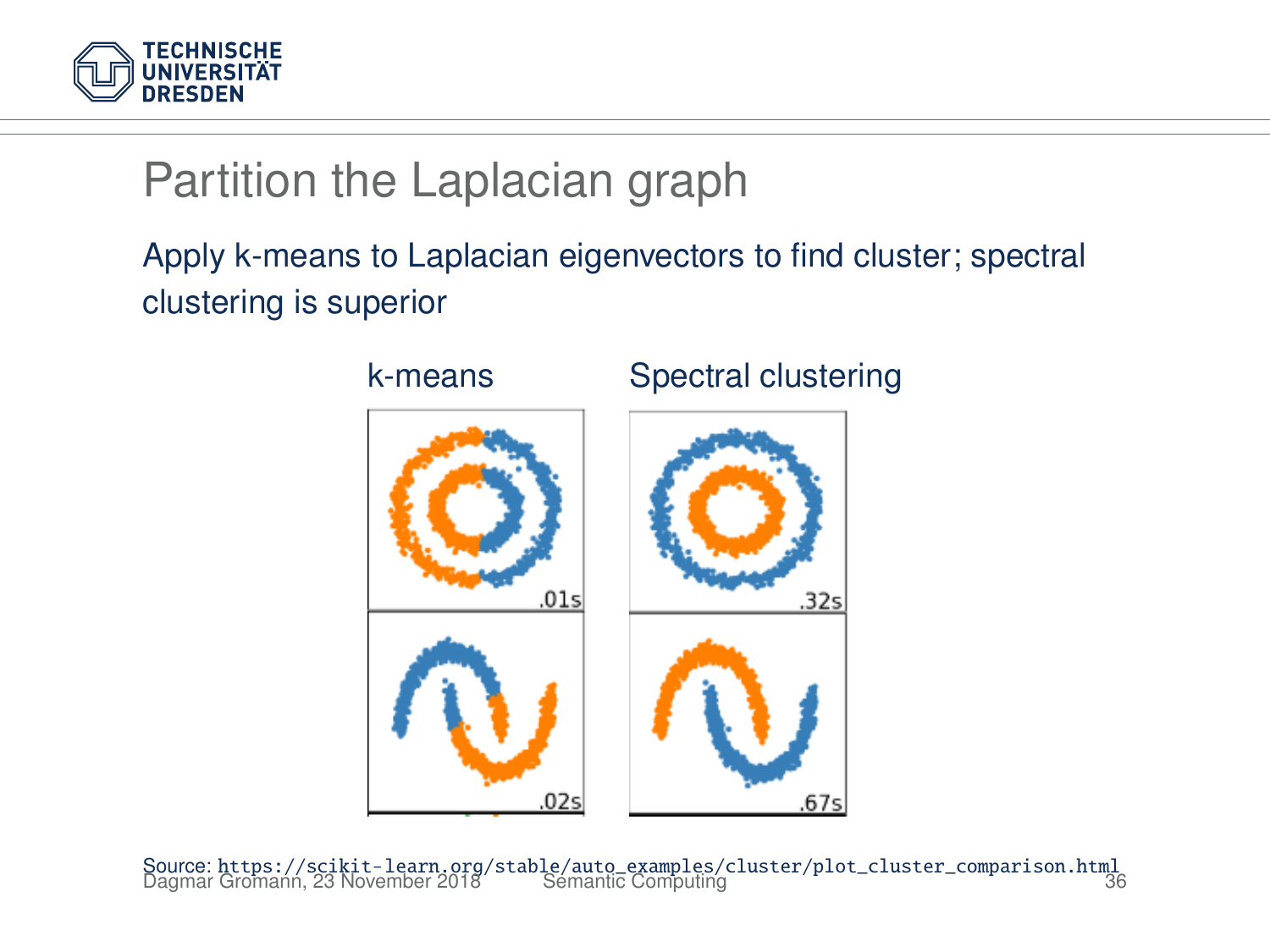

## Spectral Clustering: Challenges

- Choice of k
	- k can be chosen in many different ways (or tested
	- for spectral clustering: most stable if *k* maximizes the eige gap (difference between consecutive eigenvalues)

$$
\delta_k = |\lambda - \lambda_{k-1}|
$$

- Choice of similarity measure can have a strong impact
- Normalize vs. unnormalized graph Laplacian matrices can affect final outcome